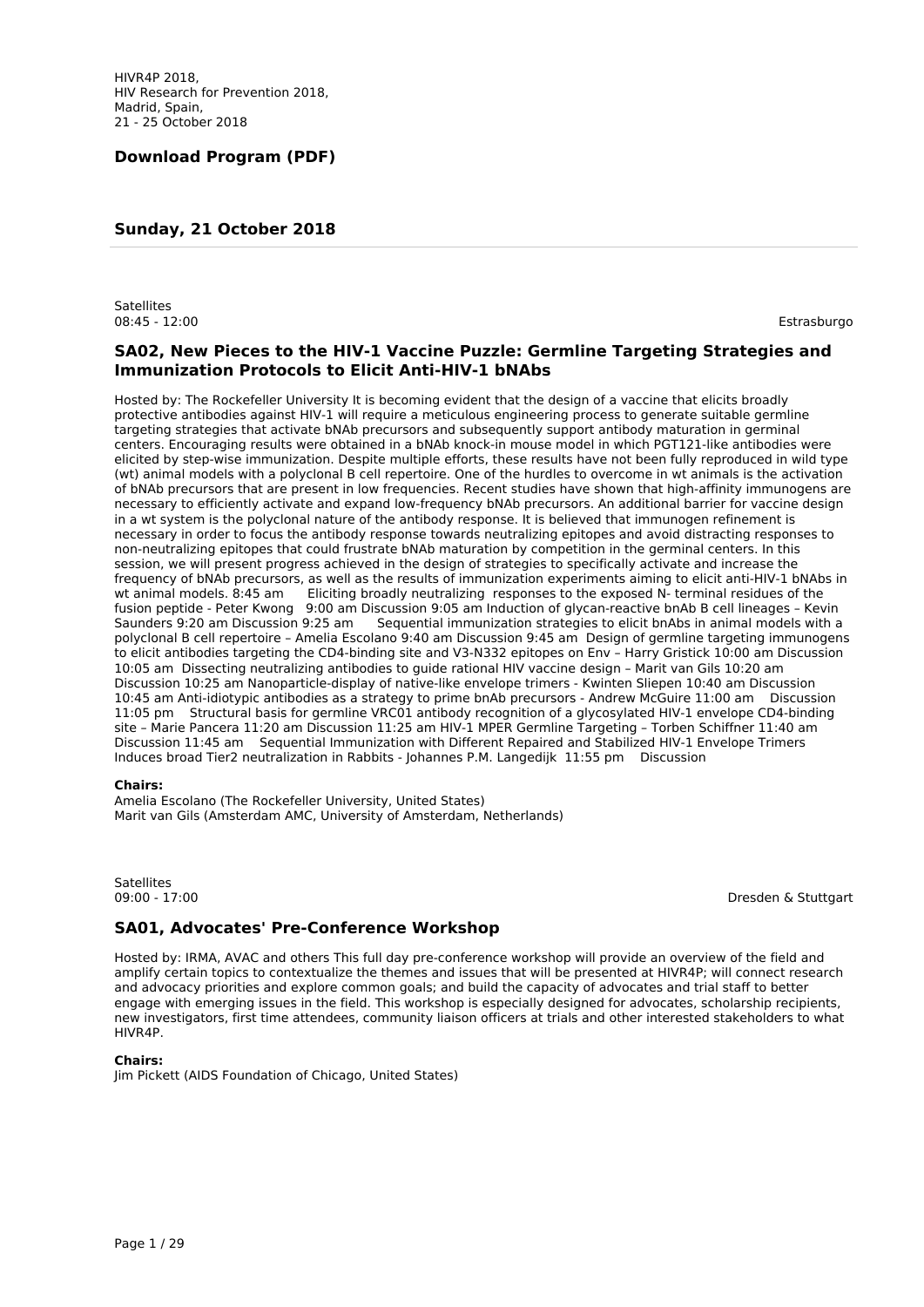**Satellites** 12:30 - 15:30 Estrasburgo

#### **SA03, Progress in Inducing HIV Broad Neutralizing Antibodies**

Hosted by: The Scripps Research Institute and Duke University This session will explore the progress made in inducing HIV broad neutralizing antibodies. 12:30 pm Overview of the bnAb Problem- Barton Haynes 12:40 pm V2 apex as a target - Raiees Andrabi 12:55 pm Discussion 1:00 pm Polyclonal Ab response mapping by EM - Andrew Ward 1:15 pm Discussion 1:20 pm Mouse models of bnAb germ line targeting immunogens - Facundo Batista 1:35 pm Discussion 1:40 pm Host control of bnAbs - Todd Bradley 1:55 pm Discussion 2:00 pm Overcoming roadblocks of improbable mutations in bnAb B cell lineages - Kevin Wiehe 2:15 pm pm The impact of antibody isotype on neutralization - Penny Moore 2:35 pm Discussion 2:40pm Structural Diversity of antibody recognition at the V3-glycan epitope - Priyamvada Acharya 2:55 pm Discussion 3:00 pm SHIV infected Rhesus macaques as a model for bnAb development - George Shaw 3:15 pm Discussion<br>3:20 pm BnAbs - The way forward- Dennis Burton BnAbs - The way forward- Dennis Burton

#### **Chairs:**

Dennis Burton (The Scripps Research Institute, United States) Barton Haynes (Duke University, United States)

Satellites<br>12:30 - 14:30 12:30 - 14:30 Marsella

## **SA06, Social Sciences in Vaccine Trials: A Booster to Recruit Volunteers**

Hosted by: ANRS and Vaccine Research Institute The recruitment of healthy, HIV-seronegative patients to HIV preventive vaccine trials has fluctuated since the early days of their implementation. There are numerous reasons for this, including the normalization of the epidemic, the displacement of HIV community action towards other causes, the transformation of disease management, and the lack of direct benefits. Vaccination is being increasingly rejected. At a time when scientific advances offer hope for the development of preventive HIV vaccine strategies, the recruitment of volunteers to future clinical trials may well become a stumbling block. This symposium aims to highlight the contribution that social science research has made to this complex process by both addressing the particular nature of HIV infection and placing the topic in a more global context of recruitment to preventive vaccine<br>trials 15 minutes Melcome trials. 15 minutes

| ta mundes  | <u>WEILUHE</u>                                                                                    |
|------------|---------------------------------------------------------------------------------------------------|
|            | François Dabis, Director of the ANRS, France Yves Lévy, Director of VRI and CEO of Inserm, France |
| 5 minutes  | Recruitment of healthy volunteers for HIV vaccine trials: a stumbling block?                      |
|            | Jean-Daniel Lelièvre, Vaccine Research Institute, France                                          |
| 15 minutes | Volunteers/Participants Recruitment/Enrolment in Africa                                           |
|            | Morenike Folayan, Obafemi Awolowo University, Nigeria                                             |
| 15 minutes | Exceptional Risk: US Healthy Volunteers' Perceptions of HIV/AIDS Clinical Trials.                 |
|            | Marci Cottingham, University of North Caroline, USA                                               |
| 15 minutes | Key Populations Enrolment                                                                         |
|            | Peter Newman, University of Toronto, Canada                                                       |
| 15 minutes | Participant Recruitment in an Outbreak Context: The Ebola vaccine trials in Sierra Leone          |
|            | Luisa Enria, University of Bath, UK                                                               |
| 40 minutes | General discussion and Round Table:                                                               |
|            | What Kind of Social Science Research to support Clinicians Issues?                                |
|            | Giulio Maria Corbelli, ECAB/EATG, Italy                                                           |
|            | Frédéric Le Marcis, ENS Lyon, France                                                              |
|            | Warren Mitchell, AVAC, USA                                                                        |
|            | Caroline Ollivier-Yaniv, Université Paris-Est Créteil, France                                     |
| 10 minutes | Conclusion                                                                                        |
|            | Guillaume Lachenal and Jean-Daniel Lelièvre                                                       |
|            | A snack will be served to all the participants after the Symposium from 14:30 to 15:00            |
|            |                                                                                                   |

#### **Chairs:**

Guillaume Lachenal (Université Paris-Diderot, France) Jean-Daniel Lelièvre (Vaccine Research Institute/VRI, Hôpital Henri Mondor, France)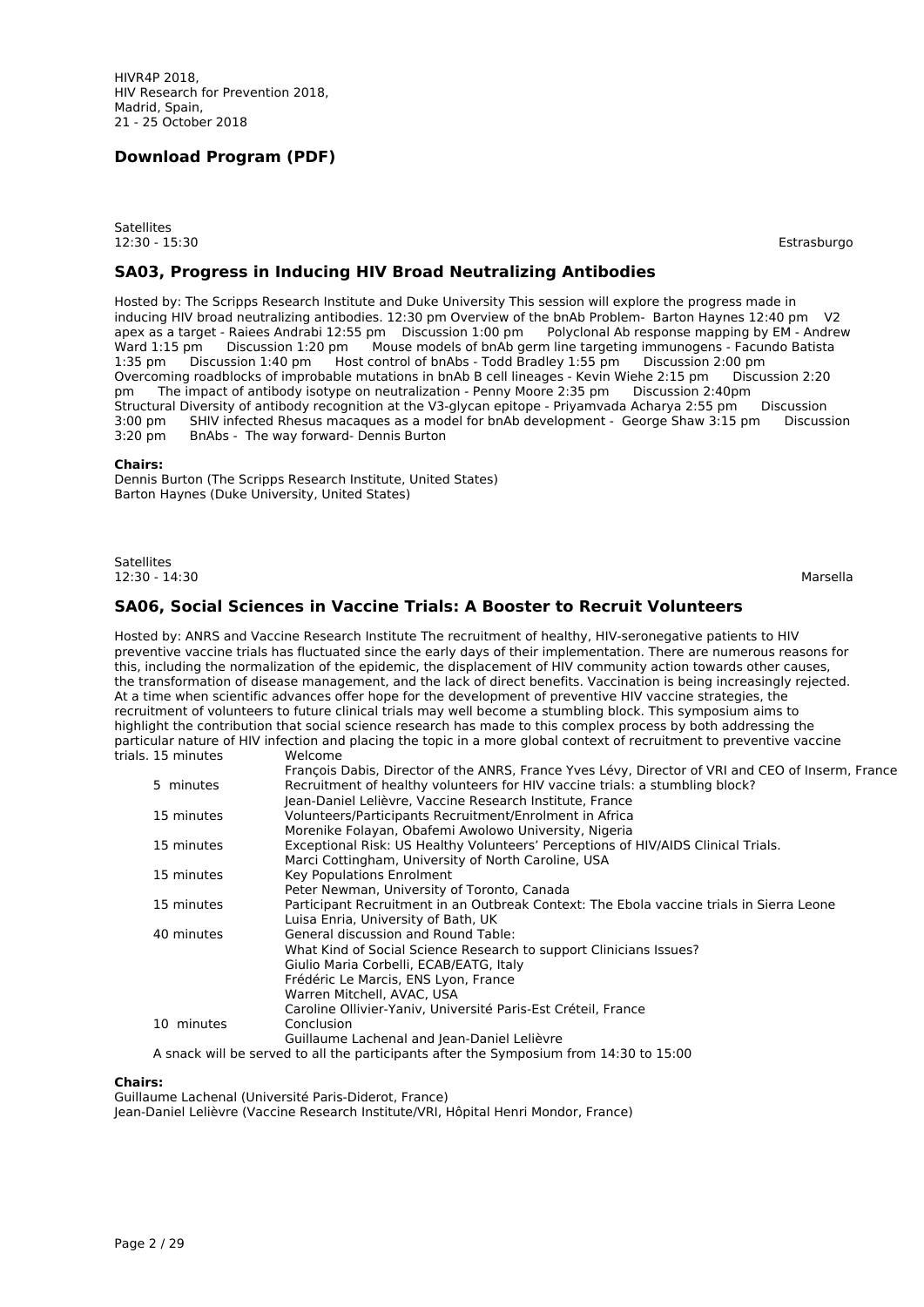**Satellites** 14:00 - 17:00 Burdeos

**SA05, Planning for Success: Next Steps for Dapivirine Ring**

Hosted by: OPTIONS and IPM Researchers, implementers, advocates, policy makers and dapivirine ring users will share research and experience to refine and coalesce on practical next steps for introduction.

#### **Chairs:**

Elizabeth Gardiner (AVAC, United States) Nadia Sutton (Johnson & Johnson, Global Public Health, United States)

Satellites<br>15:00 - 18:00 15:00 - 18:00 Marsella

## **SA07, Engagement of African MSM in HIV Prevention Research: Effective Recruitment and Retention**

Hosted by: International AIDS Vaccine Initiative (IAVI) and the US Military HIV Research Program (MHRP) The purpose of this meeting is to convene researchers and other stakeholders to discuss how African MSM can be successfully engaged in planned HIV biomedical prevention trials, discuss various recruitment and retention strategies from Africa and develop best practices and tools to inform future research in Africa and other regions.

•Overview: HIV Prevalence, HIV Incidence, and Retention from Key African Studies of MSM – Joshua Kimani, University of Manitoba Kenya office •Plenary: Including African MSM in HIV biomedical prevention research – opportunities, challenges – Anatoli Kamali, IAVI •Lessons learned in recruitment and retention of African MSM

•Frederick Otieno, Nyanza Reproductive Health Society •Elizabeth Wahome, KEMRI •Zahra Parker, Research Manager, U.S. Military HIV Research Program-Nigeria •Hannah Kibuuka, Research Physician, Makerere University Walter Reed Project •Victor Akelo, KEMRI/CDC Senior Research Officer, Kisumu, Kenya •Travis Sanchez, Emory University

•Strategic community engagement

•Sylvia Adebajo, Population Council, Nigeria •Jeffrey Walimbwa, ISHTAR, Kenya

•Moderated Panel Q & A Discussion •Closing remarks – Merlin Robb, U.S. Military HIV Research Program

#### **Chairs:**

Kenneth H. Mayer (Fenway Health, United States) Sylvia Adebajo (Population Council, Nigeria)

Satellites<br>16:00 - 18:00 16:00 - 18:00 Estrasburgo

#### **SA04, State of the Art of HIV bNAbs for Prevention of HIV Infection**

Hosted by: HIV Vaccine Trials Network and HIV Prevention Trials Network This session will cover current topics on the clinical development of broadly active neutralizing antibodies to HIV.

#### **Chairs:**

Larry Corey (Fred Hutchinson Cancer Research Center, United States) Myron Cohen (University of North Carolina, United States)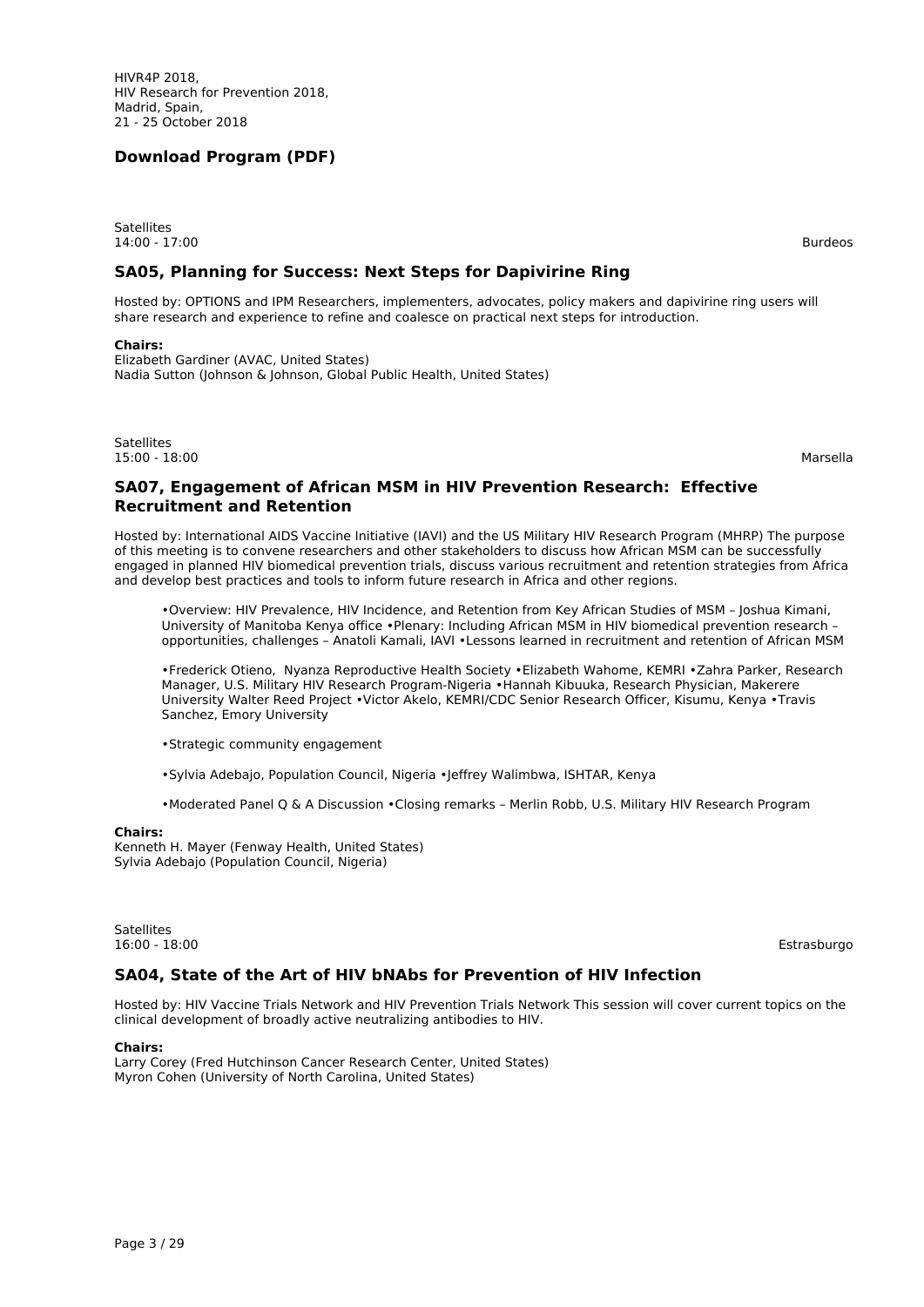## **Monday, 22 October 2018**

**Satellites** 08:30 - 11:30 Bristol

## **SA16, Current State of Play: PrEP Implementation Update and Challenges**

Hosted by: ICAP at Columbia University, World Health Organization (WHO), AVAC, CHAI and HIV Prevention Trials Network (HPTN) This session will provide participants with an update on where we are with PrEP and future products, current understanding of the different approaches to oral PrEP implementation in low- and middle-income countries, the challenges faced and solutions found in efforts to scale-up programs. Panel discussions will elicit the perspectives from key experts and include debate on current controversies when considering and prioritizing PrEP implementation.

#### **Chairs:**

Wafaa El-Sadr (Mailman School of Public Health, Columbia University, United States) Rachel Baggaley (World Health Organization, Switzerland)

**Satellites** 08:30 - 11:30 Oxford

## **SA18, A Treasure Trove of Clinical Specimens and Data: Mining Research Opportunities with the HIV Vaccine Trials Network (HVTN)**

Hosted by: HIV Vaccine Trials Network (HVTN) The HVTN has conducted more than 75 clinical trials across four continents, evaluating the safety, tolerability and immunogenicity of numerous study products, delivery methods and regimens. During the conducting of all HVTN studies, participant data and specimens are collected at multiple time points to evaluate immunogenicity and generate data across several cellular and humoral research platforms. In addition, extra samples are collected and stored for use in other studies potentially related to vaccinology, immunology and HIV. The HVTN maintains comprehensive metadata for all specimens, and has collected more than one million pages of case report form data from study participants to date. The HVTN is committed to making the specimens and data collected in HVTN studies available to investigators around the world to foster the development of diverse, hypothesis-driven research projects to advance HIV vaccine science. This session will provide a brief overview of the types of specimens, data and resources available to investigators to formulate research hypotheses, as well as steps to approach collaborating with the HVTN. This overview will be followed by a showcase of several, ongoing research projects initiated by investigators in collaboration with the HVTN and utilizing HVTN specimens and/or data.

#### **Chairs:**

James Kublin (Fred Hutchinson Cancer Research Center, United States) Ashley Clayton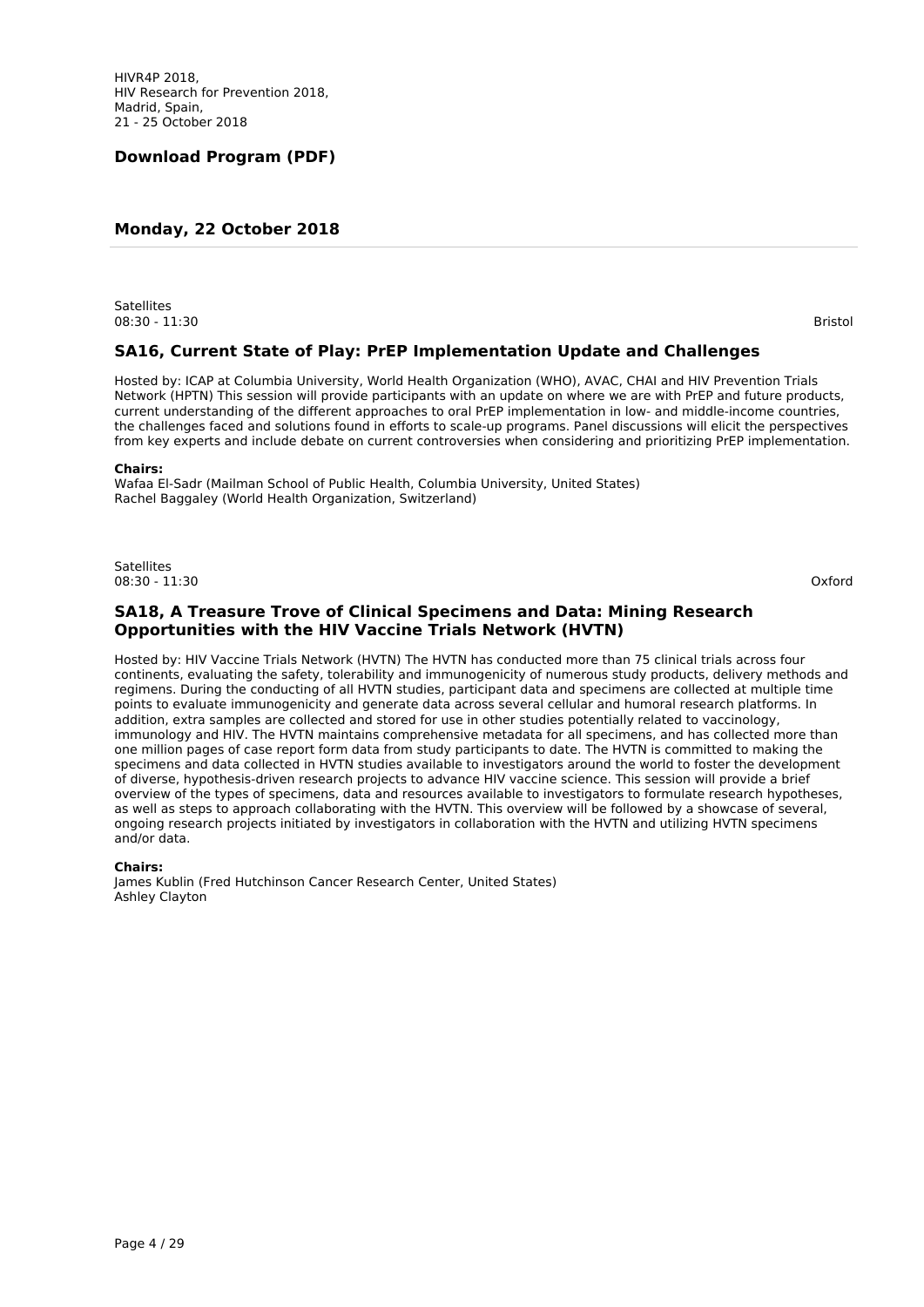**Satellites** 

08:30 - 11:30 Dresden & Stuttgart

## **SA08, Catalyzing Translational Research to Advance HIV Vaccine and Immunebased Cure Research in Africa: Cross-cutting Translational Research and Capacity Strengthening in Africa**

Hosted by: IAVI and University of KwaZulu Natal This satellite will showcase early and mid-level career African scientists supported by a 15-year IAVI-led USAID-funded capacity program and from the SANTHE consortium, part of the DELTAS Africa Initiative, an independent funding scheme of the African Academy of Sciences' (AAS's) Alliance for Accelerating Excellence in Science in Africa (AESA). This satellite workshop will aim to provide evidence of the impact that these investments have created in translational biomedical research in Africa. This session will also host a moderated panel discussion by African investigators to share personal career pathways, experiences and perspectives on how research capacity and research outputs could be further strengthened and improved on the continent.

#### **Chairs:**

Daniel Ochiel (IAVI, Kenya) Thumbi Ndung'u (University of KwaZulu-Natal, South Africa)

**Satellites** 08:30 - 11:30 Estrasburgo

## **SA10, Immunological Mechanisms of Inducing HIV Immunity in Infants**

Hosted by: Division of AIDS, NIAID, NIH The session aims to better understand: (i) how the unique tolerogenic nature of the human fetal immune system and developing immune-tolerance in infants provide a unique setting for B-cell maturation pathways and development of early and broad immunity to HIV; and (ii) how to prioritize HIV candidate vaccines and target populations for assessment of infant HIV immunization.

#### **Chairs:**

Mary Marovich (Division of AIDS, NIAID, NIH, United States) Sallie Permar (Duke University Medical Center) Anjali Singh (Division of AIDS, NIAID, NIH)

**Satellites** 08:30 - 11:30 Burdeos

#### **SA12, Voices in the Long-acting PrEP Movement: Fostering Dialog Between Endusers and Product Developers During the Product Development Process**

Hosted by: RTI International, Desmond Tutu HIV Research Foundation, AVAC and IAVI This satellite session aims to demonstrate and discuss strategies to foster open and iterative dialog between end-users and product developers of long-acting HIV prevention products. The objective of hosting this satellite is directly in line with the theme of this year's HIVR4P Conference, From Research to Impact. Satellite presenters, those working both in product development and those interfacing with target populations of young women in Southern Africa, aim to achieve synergistic solutions for the development of long-acting HIV PrEP products that are safe, effective, acceptable and appropriate for their target end-users, a goal that will ultimately achieve the greatest public health impact.

#### **Chairs:**

Linda-Gail Bekker (Desmond Tutu HIV Centre, University of Cape Town, South Africa)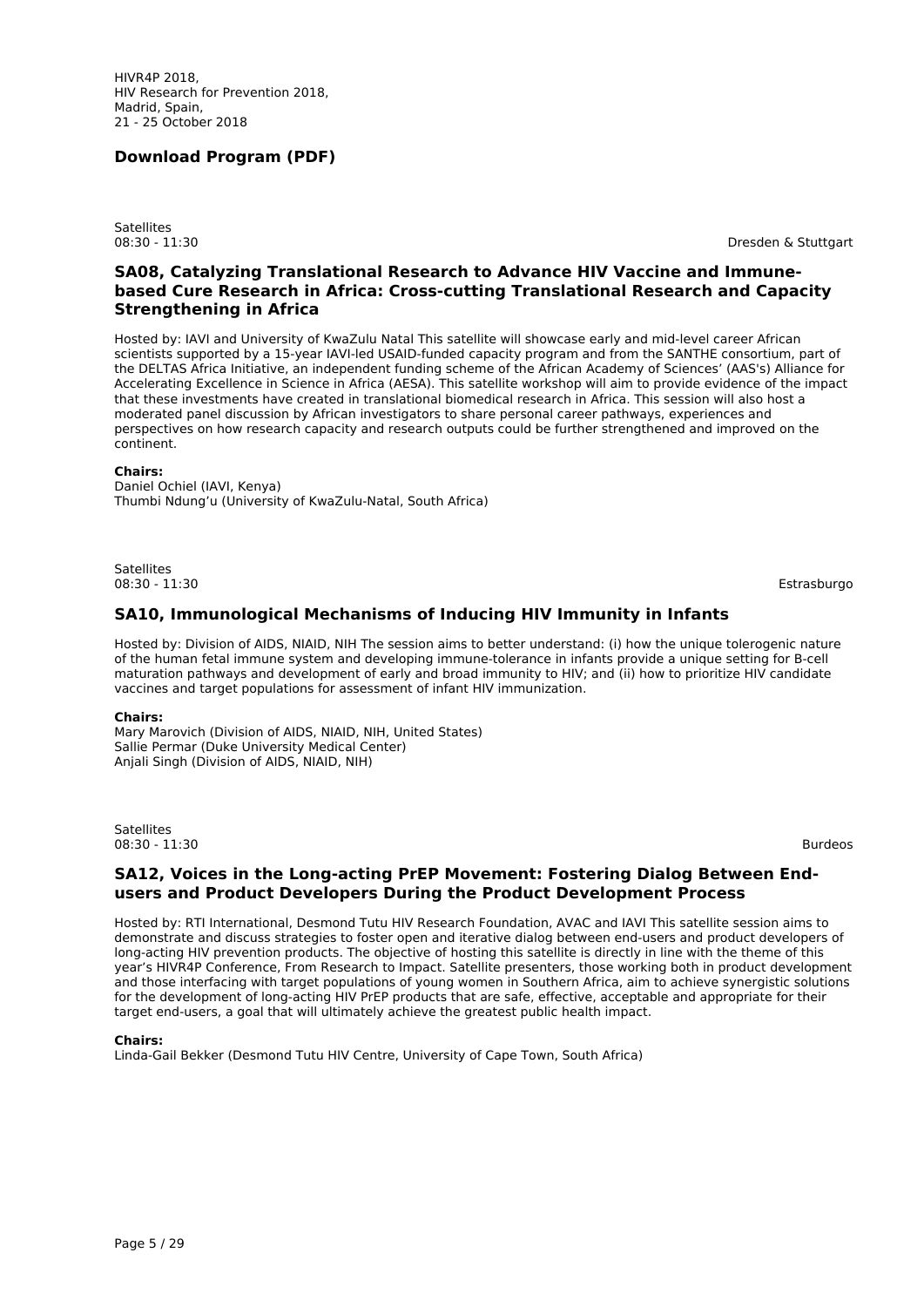**Satellites** 08:30 - 11:30 Marsella

## **SA14, GPP@10 -- Setting New Standards for Clinical Trial Engagement Globally**

Hosted by: AVAC, Amsterdam Institute for Global Health and Infectious Diseases Through presentations and moderated discussions, the session will articulate evolved the Good Participatory Practices (GPP) after 10 years of implementation, debate challenges and questions around GPP, and explore consensus on GPP as a standard in clinical trials.

#### **Chairs:**

Stacey Hannah (AVAC, United States) Catherine Hankins (Amsterdam Institute for Global Health and Development, Netherlands)

Satellites<br>12:00 - 15:00 12:00 - 15:00 Bristol

## **SA17, Love, Power and PrEP: Addressing Relationship Dynamics and Intimate Partner Violence to Promote Successful HIV Prevention for Women and Girls**

Hosted by: FHI 360, RTI International, Population Council and Wits Reproductive Health and HIV Institute To successfully empower women and girls to protect themselves against HIV, researchers, policy makers, funders, advocates and programmers need a nuanced understanding of how relationship dynamics affect HIV prevention and interventions that jointly address these issues. This satellite session will summarize the state of the evidence on the effect of gender inequality on the HIV risk of women and girls and their use of HIV prevention methods, including preexposure prophylaxis (PrEP). New evidence will be presented from adolescent girls, young women, key populations and male partners in Kenya, Ghana and Tanzania on their HIV prevention needs and preferences, including their views on PrEP and how intimate partner violence (IPV) could affect PrEP access and use. A panel of experts will present new evidence from clinic- and community-based interventions (CHARISMA, EMPOWER and Project SOAR) implemented in South Africa and Tanzania, jointly addressing relationship dynamics, IPV, HIV prevention and PrEP.

#### **Chairs:**

Kawango Agot (Impact Research & Development Organization, Kenya) Jared Baeten (University of Washington, United States)

**Satellites** 12:00 - 15:00 Oxford

#### **SA19, Whose Desire? Whose Choice? A Debate on the Future of HIV Prevention**

Hosted by: AVAC and IRMA Lively, moderated discussion and debate featuring speakers from funding agencies, research networks and sites, product developers and the advocacy community. Panelists will unpack the evolving HIV prevention research priorities and product development agendas, and share thoughts on what is necessary to develop prevention products that people desire and what we mean by giving people "choices."

#### **Chairs:**

Mitchell Warren (AVAC, United States) Helen Rees (Wits Reproductive Health and HIV Institute, South Africa)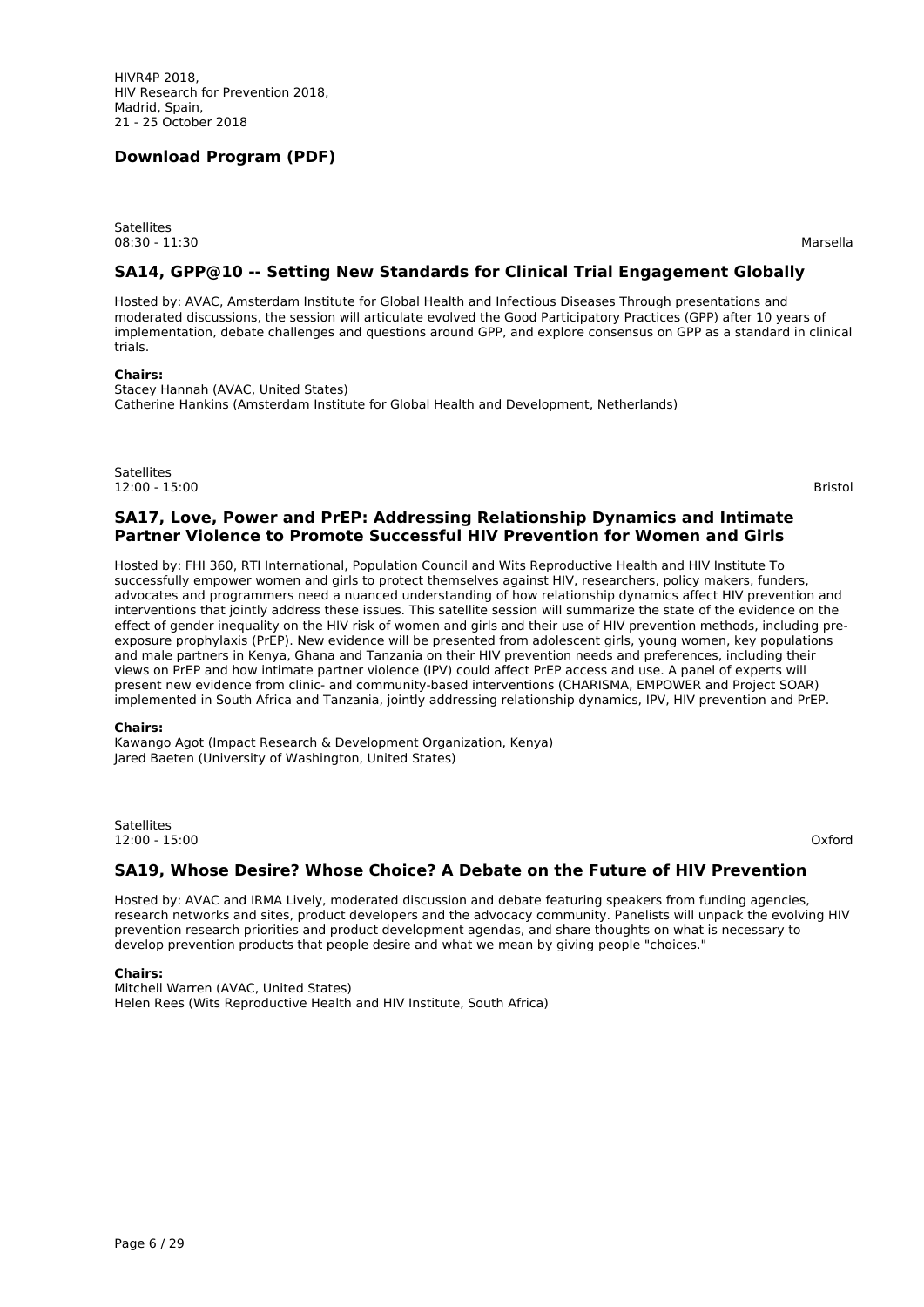**Satellites** 

12:00 - 15:00 Dresden & Stuttgart

#### **SA09, Fc-mediated Antibody Functions Impacting HIV Prevention**

Hosted by: NIH/NIAID/Division of AIDS Fc-mediated antibody functions, including antibody-dependent cell cytotoxicity (ADCC), are potential mechanisms that the immune system can resource to prevent the establishment of HIV infection by eliminating HIV and/or HIV-infected cells. This session will bring together investigators to review NHP and clinical data on Fc-mediated antibody functions in the context of HIV/SIV infection and vaccine design, to discuss the biological relevance and limitations of different assays and to provide insights into immunogen design strategies to maximize the induction of antibodies with Fc-mediated functions that could impact HIV infection and persistence.

#### **Chairs:**

Christiane Moog (INSERM U1109, FMTS, Université de Strasbourg, France) Stephen Kent (University of Melbourne, Australia)

Satellites 12:00 - 15:00 Estrasburgo

#### **SA11, Accelerating a Labor of Love: Time to Transform HIV Prevention for Pregnant and Breastfeeding Women**

Hosted by: Jhpiego, MTN, PHASES, AVAC A growing body evidence supports the need to expand biomedical HIV prevention options during pregnancy and breastfeeding, periods known to have increased risk for HIV acquisition for both women and their infants. While the large majority of biomedical HIV prevention trials have excluded pregnant and breastfeeding women, this trend is starting to change. HIV pre-exposure prophylaxis (PrEP) programs are starting to serve pregnant and breastfeeding women, and the conversation around equitable access for these populations is evolving. The proposed session would highlight the growing body of evidence, action, advocacy, and ethics around increasing access for pregnant and breastfeeding women to safe and effective biomedical HIV prevention options.

#### **Chairs:**

Sharon Hillier (University of Pittsburgh, United States) Kelly Curran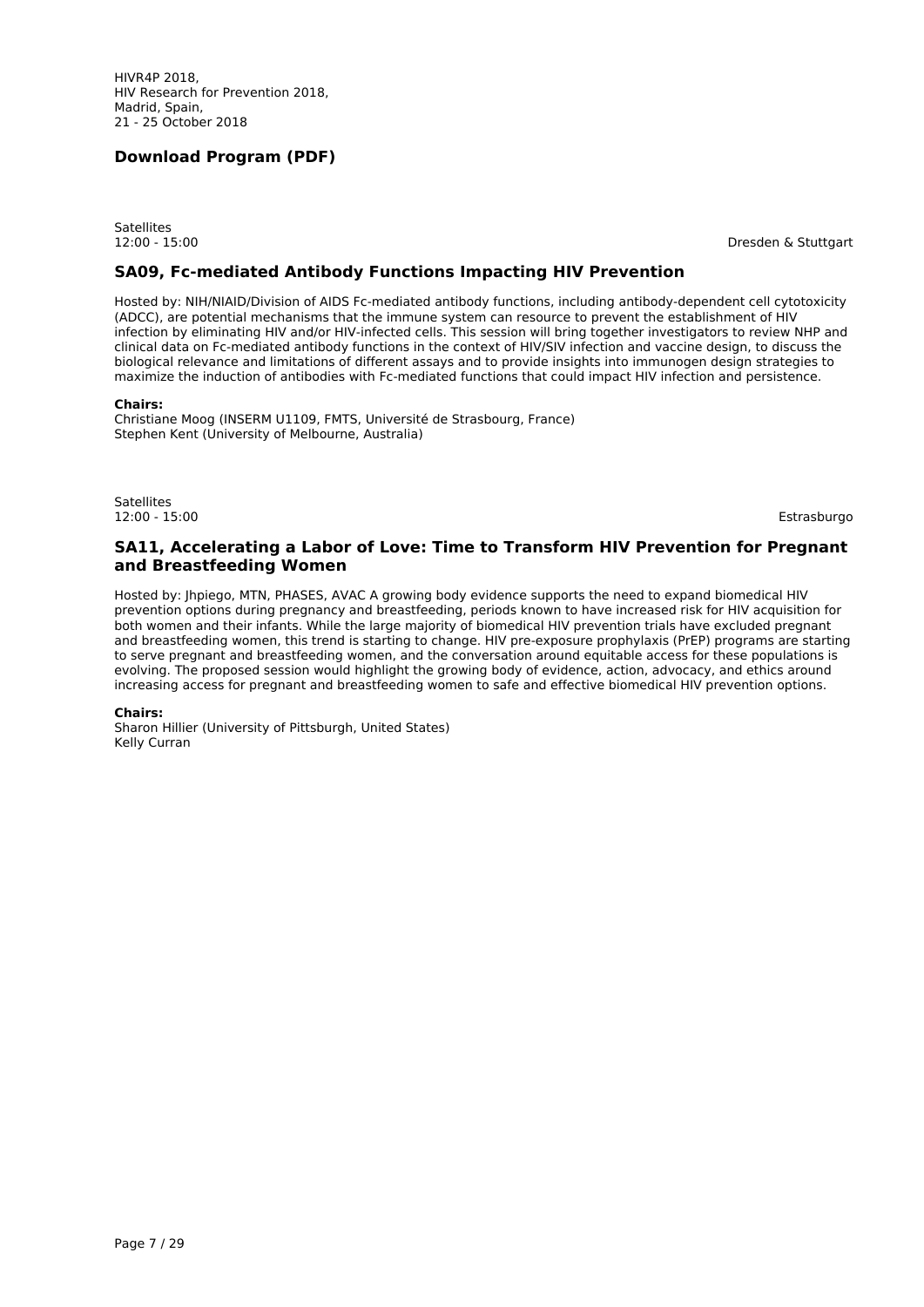HIVR4P 2018, HIV Research for Prevention 2018, Madrid, Spain, 21 - 25 October 2018

## **Download Program (PDF)**

**Satellites** 12:00 - 15:00 Burdeos

#### **SA13, It Only Hurts a Little: Long-acting Injectables for HIV Prevention and Treatment**

Hosted by: Center for HIV Identification, Prevention and Treatment Services at the University of California, Los Angeles Ongoing clinical trials of long-acting injectable antiretroviral medications are being studied currently as both HIV prevention and maintenance of virologic suppression in HIV treatment. If safe and effective, long-acting agents have the potential to significantly impact the HIV epidemic by eliminating the requirement for daily oral dosing of antiretrovirals. This may have significant benefits for individuals living with or at risk for HIV, particularly among those who also have co-morbidities that complicate daily routinization of medication dosing, such as mental health and substance use disorders. Such individuals also commonly face structural issues, including housing instability and food insecurity, which can interfere with their capacity for daily oral medication adherence and persistence. With the first regulatory approvals of long-acting injectable antiretrovirals imminent, this interactive satellite session aims to facilitate efforts to mobilize, prepare and plan for culturally responsive, equitable and sustainable scale-up of longacting injectable prevention and treatment agents for key populations in high-, middle- and low-income countries. The session will engage multidisciplinary stakeholders, including academic experts, policy researchers and civic society members, in a dialogue to articulate the challenges for implementation and uptake and, in particular, how acceptability and/or barriers may differ from those applicable to daily oral tablet formulations. The session will convene two moderated panels to discuss clinical, behavioral, policy and community considerations associated with the implementation of long-acting injectable antiretrovirals for prevention and treatment in the context of different international resource settings and key populations (for example, MSM, transgender women, pregnant and parenting cisgender women, youth).

#### **Chairs:**

Steven Shoptaw (UCLA Medical Center, Santa Monica, United States) Raphael Landovitz (UCLA Center for Clinical AIDS Research & Education, United States)

**Satellites** 12:00 - 15:00 Marsella

## **SA15, Human Centric Vaccine Discovery**

Hosted by: EAVI2020 This session will highlight the importance of discovery-phase clinical vaccine trials.

#### **Chairs:**

Robin Shattock (Imperial College, United Kingdom)

Opening Plenary 16:00 - 18:00 Auditorium

## **PL01, Planning for Success (and the Challenges Ahead)**

Plenary 1 opens HIVR4P 2018 with a broad statement of our goals, a look at the major challenges facing the field as we convene and a tribute to some of the researchers and advocates who are taking it forward and keeping us focused.

#### **Chairs:**

Jose Alcami (Instituto de Salud Carlos III, Spain) Susan Buchbinder (San Francisco Department of Public Health, United States) Mike Chirenje (University of Zimbabwe, Zimbabwe) Georgia Tomaras (Duke University, United States)

#### **Welcome to HIVR4P 2018 16:00 - 16:10**

Jose Alcami (Instituto de Salud Carlos III, Spain)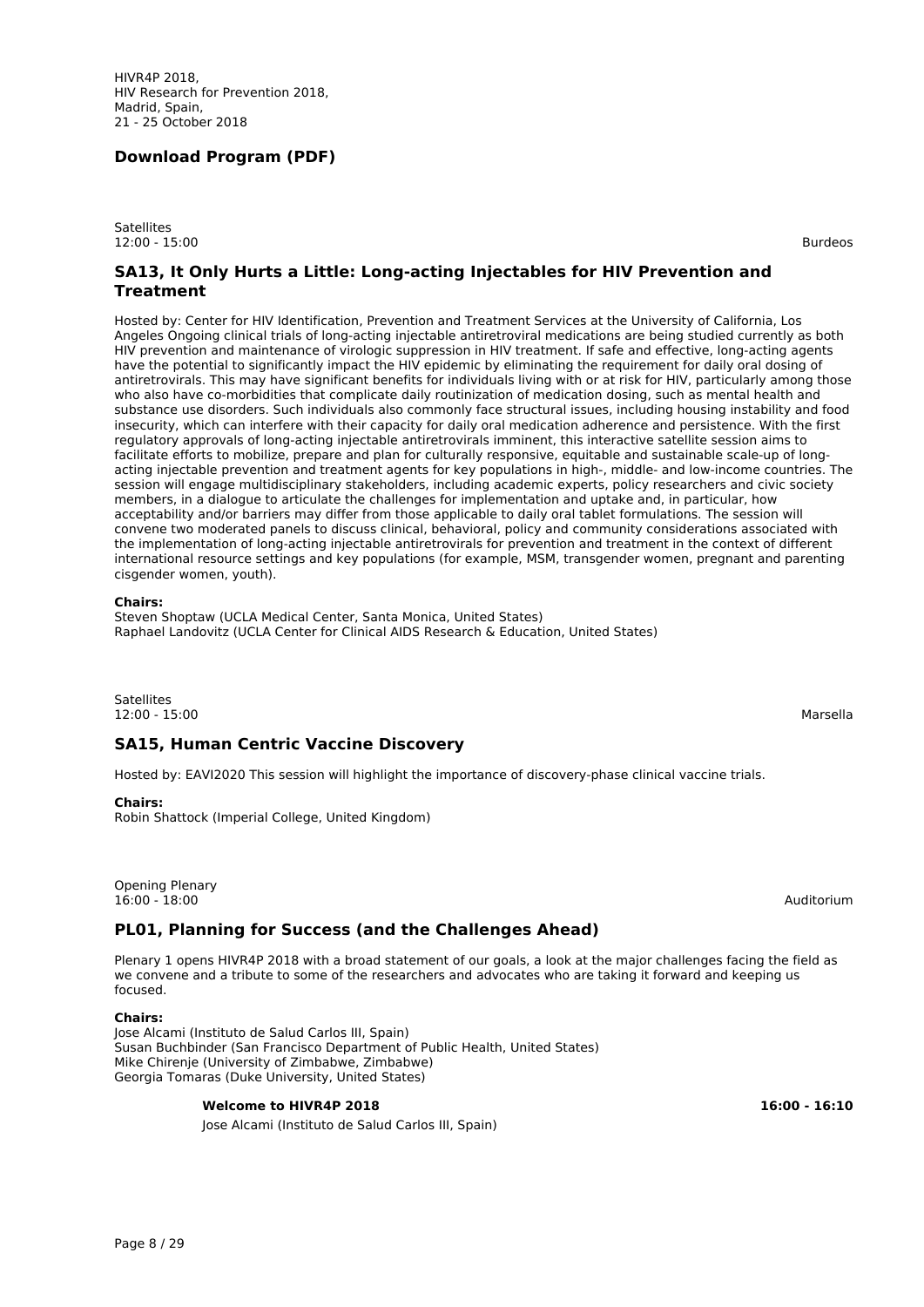| <b>Desmond Tutu Award for HIV Prevention and Human Rights</b><br>Georgia Tomaras (Duke University, United States)                                                                   | $16:10 - 16:17$ |
|-------------------------------------------------------------------------------------------------------------------------------------------------------------------------------------|-----------------|
| <b>HIV Vaccines: Where Are We and What Next?</b><br>Linda-Gail Bekker (Desmond Tutu HIV Centre, University of Cape Town, South<br>Africa)                                           | $16:17 - 16:47$ |
| <b>Novel Trial Designs for a Complex Environment</b><br>Sheena McCormack (MRC Clinical Trials Unit at UCL, United Kingdom)                                                          | $16:47 - 17:17$ |
| <b>Ending the HIV/AIDS Pandemic: The Critical Role of HIV Prevention</b><br>Science<br>Anthony Fauci (National Institute of Allergy and Infectious Diseases, NIH, United<br>States) | 17:17 - 17:47   |
| The Omololu Falobi Award for Excellence in HIV Prevention Research<br><b>Community Advocacy</b><br>Manju Chatani-Gada (AVAC, United States)                                         | $17:47 - 17:55$ |
| <b>HIVR4P 2018 Scholars</b><br>Mike Chirenje (University of Zimbabwe, Zimbabwe)                                                                                                     | 17:55 - 18:00   |

Welcome Reception 18:00 - 20:00 Foyer

# **Welcome Reception**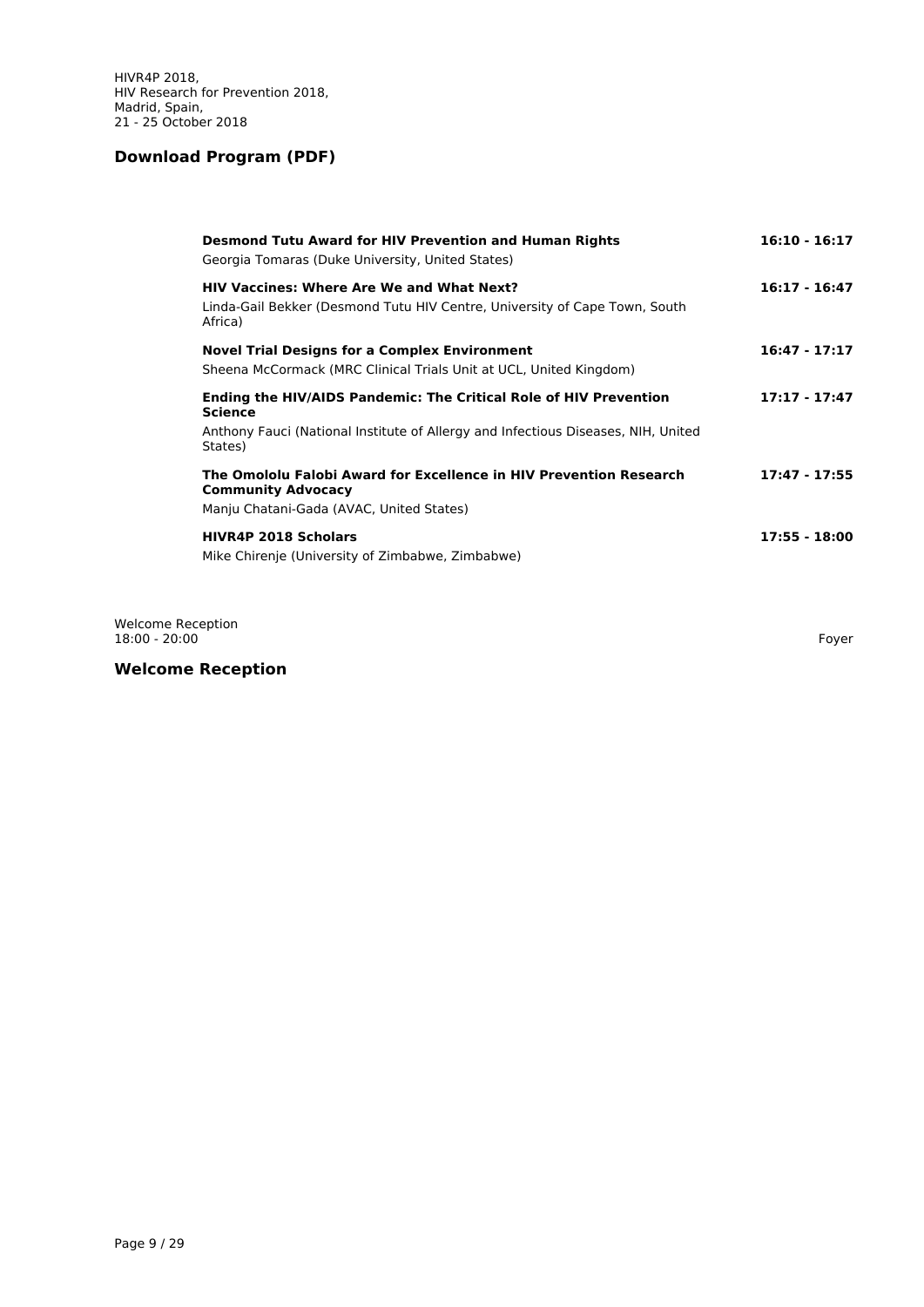## **Tuesday, 23 October 2018**

Plenary 08:30 - 10:00 Auditorium

## **PL02, What Happens First: Understanding Susceptibility, Transmission and Early Infection**

Plenary 2 dives deep into some of the most fundamental and challenging questions about the earliest moments of infection, when HIV enters the complex mucosal microenvironment, and how untangling the mysteries of susceptibility and infection can lead to smarter, more targeted prevention approaches.

#### **Chairs:**

| Felipe Garcia (IDIBAPS, Spain)<br>Julie McElrath (Fred Hutchinson Cancer Research Center, United States)        |                 |
|-----------------------------------------------------------------------------------------------------------------|-----------------|
| <b>Visualizing HIV Transmission and Prevention</b><br>Thomas Hope (Northwestern University, United States)      | $08:30 - 09:00$ |
| <b>First Responders: What Early Infection Teaches About Prevention and</b><br><b>Functional Cure Strategies</b> | $09:00 - 09:30$ |
| Thumbi Ndung'u (University of KwaZulu-Natal, South Africa)                                                      |                 |
| Untangling Hormonal Impacts on the Vaginal Microbiome and HIV<br><b>Acquisition Risk</b>                        | 09:30 - 10:00   |
| Sharon Achilles (University of Pittsburgh, United States)                                                       |                 |
|                                                                                                                 |                 |

Oral<br>10:30 - 12:00 10:30 - 12:00 Londres

## **OA01, Location, Location, Location: Mucosal Mediators of Risk**

#### **Chairs:**

Doug Kwon (Ragon Institute of MGH, MIT and Harvard, Massachusetts General Hospital and Harvard Medical School, United States) Lindi Masson (University of Cape Town, South Africa)

Oral 10:30 - 12:00 Bristol

## **OA02, Immunity in Human Vaccine Trials**

#### **Chairs:**

Laura Richert (Vaccine Research Institute/VRI, France) Gabriella Scarlatti (San Raffaele Scientific Institute, Italy)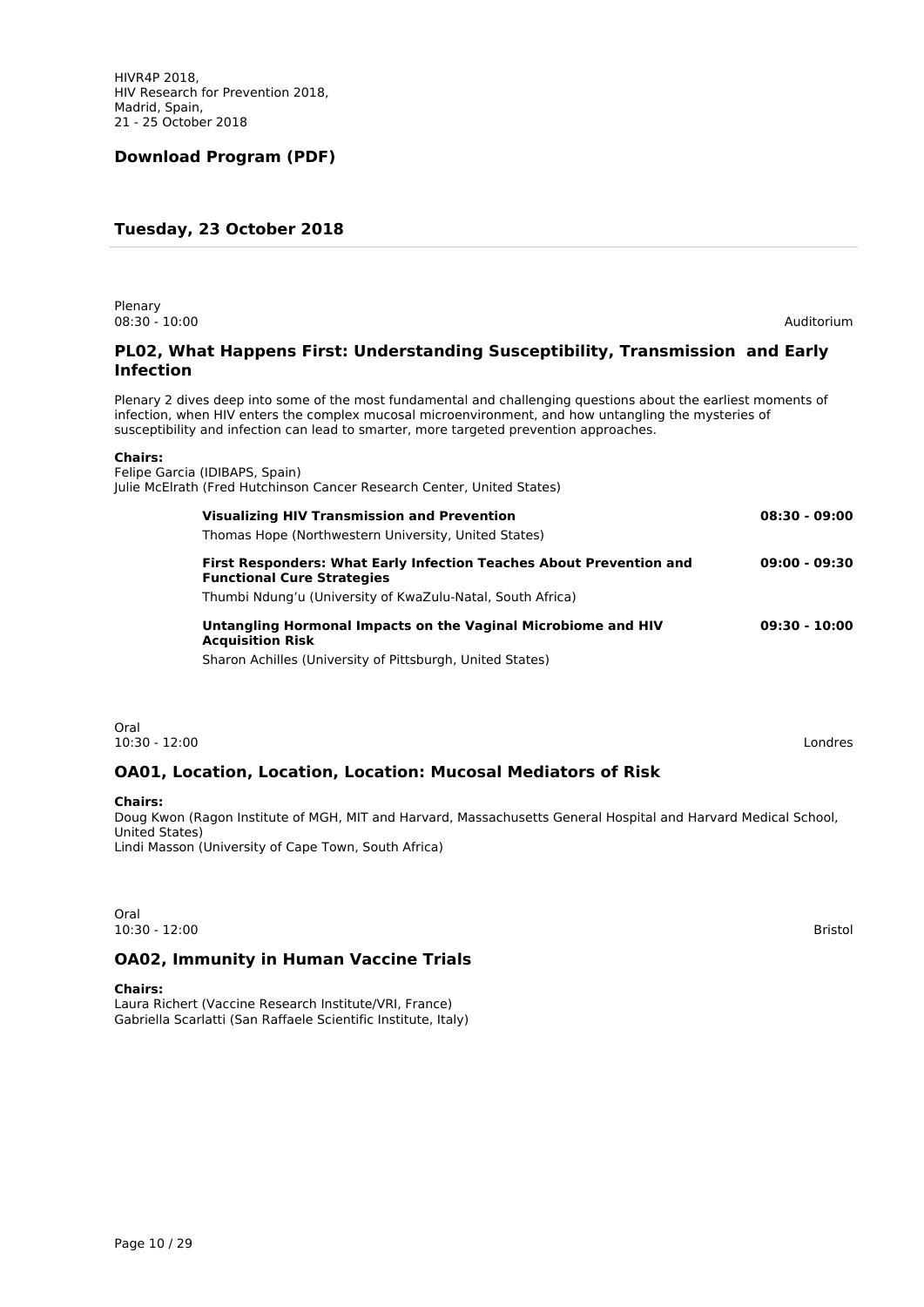Oral 10:30 - 12:00 Oxford

#### **OA03, Structure and Maturation of bNAbs**

**Chairs:**

Alejandro Balazs (Ragon Institute of MGH, MIT and Harvard, United States)

Oral<br>10:30 - 12:00

Marsella, Burdeos & Estrasburgo

Toulouse & Lyon

## **OA04, Entry Into the PrEP Continuum**

**Chairs:**

Sybil Hosek (Stroger Hospital of Cook County, United States) Rupa Patel (Washington University in St. Louis, United States)

Meet the Experts Lunch<br>12:00 - 13:00

## **ME01, Meet the Experts Lunch**

Daily meet the experts lunches provide early-career investigators and community advocates with valuable opportunities for informal, in-depth exchange with experts representing a cross-section of research issues, implementation challenges, and HIV-affected communities.

#### **Chairs:**

Sharon Achilles (University of Pittsburgh, United States) Eric Arts (University of Western Ontario, Canada) Emily Bass (AVAC, United States) Linda-Gail Bekker (Desmond Tutu HIV Centre, University of Cape Town, South Africa) Marta Boffito (Chelsea and Westminster NHS Trust, United Kingdom) Zhiwei Chen (The University of Hong Kong AIDS Institute, China) Charles Dobard (Centers for Disease Control and Prevention, Division of HIV/AIDS Prevention, Laboratory Branch, United States) Deborah Donnell (Fred Hutchinson Cancer Research Center, United States) Andrew Harman (The Westmead Institute, University of Sydney, Australia) Walid Heneine (CDC, United States) Thomas Hope (Northwestern University, United States) Luciana Kamel (Fiocruz, Brazil) Sheena McCormack (MRC Clinical Trials Unit at UCL, United Kingdom) Lynn Morris (National Institute for Communicable Diseases of the NHLS, South Africa) Irene Mukui (National AIDS & STI Control Program, Kenya) Jeffrey Murray (FDA, United States) Thumbi Ndung'u (University of KwaZulu-Natal, South Africa) Manish Sagar (Boston University, United States) Kevin Saunders (Duke Human Vaccine Institute, United States) William Schief (The Scripps Research Institute and IAVI, United States) Alexandra Schuetz (MHRP Thailand, Thailand) Gertrude Nanyonjo (UVRI-IAVI HIV Vaccine Program, Uganda) Eloisa Yuste (Instituto de Salud Carlos III, Spain)

#### **Meet the Experts Lunch 12:00 - 13:00**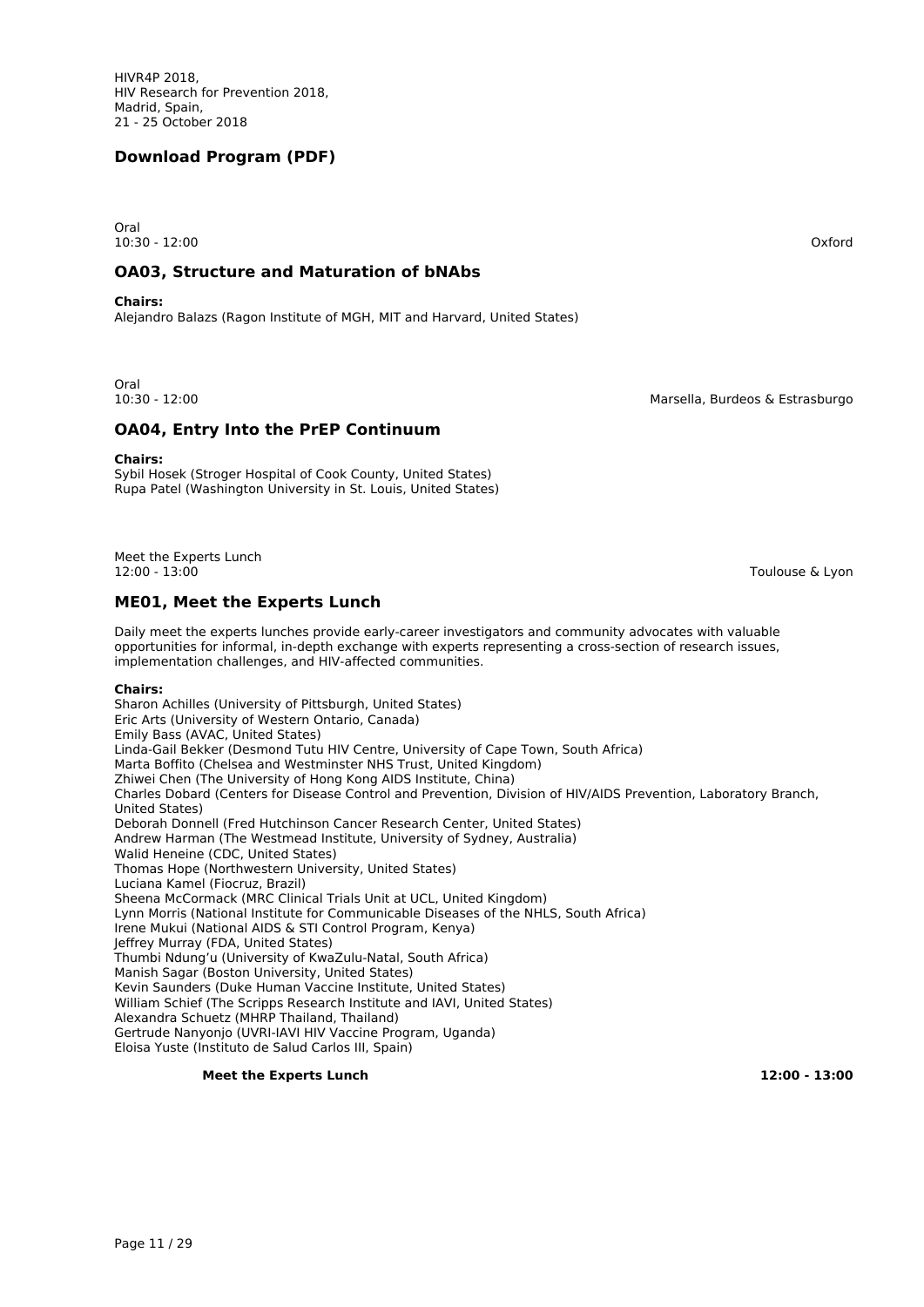13:00 - 14:30 Londres

# **OA05, If I Choose, Will I Use? Products, People and Preferences**

#### **Chairs:**

Oral

Mary Aikenhead (Bill and Melinda Gates Foundation, United States) Mina Hosseinipour (University of North Carolina at Chapel Hill, Malawi)

Oral 13:00 - 14:30 Bristol

# **OA06, Mucosal Models of Prevention**

#### **Chairs:**

Carolina Herrera (Imperial College London, United Kingdom) Thandi Onami (Bill & Melinda Gates Foundation, United States)

Oral 13:00 - 14:30 Oxford

# **OA07, Understanding Protection Against HIV From the T Cell Perspective**

#### **Chairs:**

Marcus Altfeld (Heinrich Pette Institute, Germany) Richard Koup (Vaccine Research Center, United States)

Oral<br>13:00 - 14:30

## **OA08, bNAbs for Prevention**

#### **Chairs:**

Boris Juelg (Ragon Institute of MGH, MIT and Harvard, United States) Alexandra Trkola (University of Zurich, Switzerland)

Symposium 15:00 - 16:30 Londres

# **SY01, We Want bNAbs: Passively Infused and Induced by Vaccines**

This session will look at state-of-the-art passive infusion designs, including optimal combinations to achieve maximum breadth, coverage, potency and durability. In addition, multiple vaccine concepts designed to induce bNAbs will be presented, from the stage of basic concept up to the clinical trials pipeline.

#### **Chairs:**

Page 12 / 29

Marina Caskey (The Rockefeller University, United States) Quentin Sattentau (Sir William Dunn School of Pathology, United Kingdom)

#### **Engineered Tandem Bispecific Neutralising Antibody for HIV-1 Prevention 15:00 - 15:18 and Immunotherapy**

Zhiwei Chen (The University of Hong Kong AIDS Institute, China)

Marsella, Burdeos & Estrasburgo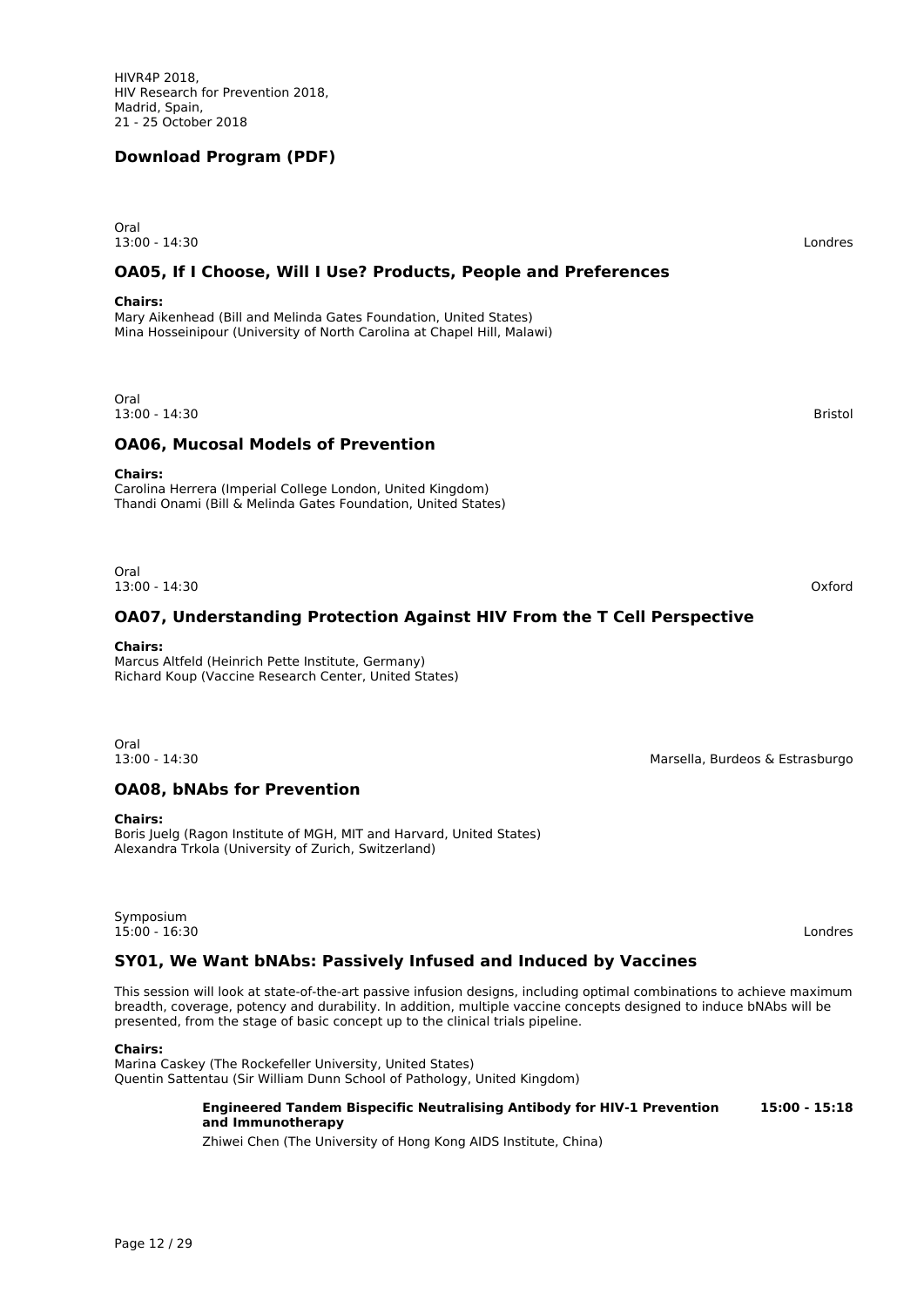|                              | Antibody Mediated Protection (AMP): Where Are We? Which Antibodies<br>to Use and How Will We Know If It's Working?                                                                                   | 15:18 - 15:36   |
|------------------------------|------------------------------------------------------------------------------------------------------------------------------------------------------------------------------------------------------|-----------------|
|                              | Lynn Morris (National Institute for Communicable Diseases of the NHLS, South<br>Africa)                                                                                                              |                 |
|                              | Generation of Immunogens Based on HIV-1 Envelopes From Patients With<br>Broadly Neutralizing Responses Within the First 6 Months of Infection<br>Eloisa Yuste (Instituto de Salud Carlos III, Spain) | 15:36 - 15:54   |
|                              | HIV-1 Vaccine Design for the Elicitation of V3-glycan Broadly Neutralizing<br><b>Antibodies</b><br>Kevin Saunders (Duke Human Vaccine Institute, United States)                                      | 15:54 - 16:12   |
|                              | Progress in Germline-targeting Vaccine Design for HIV<br>William Schief (The Scripps Research Institute and IAVI, United States)                                                                     | $16:12 - 16:30$ |
| Symposium<br>$15:00 - 16:30$ |                                                                                                                                                                                                      | Bristol         |
|                              | SY02, Early Invaders: Establishment of HIV Infection                                                                                                                                                 |                 |
|                              | This session addresses virus-host interaction at the mucosal border where transmission occurs and where cells<br>involved in early immune responses are both viral targets and defense mechanisms.   |                 |
| <b>Chairs:</b>               | Cecilia Cabrera (IrsiCaixa AIDS Research Institute, Spain)<br>Penny Moore (University of the Witwatersrand, South Africa)                                                                            |                 |
|                              | Selection of Transmitted Founder Viruses During Sexual HIV-1<br><b>Acquisition</b><br>Manish Sagar (Boston University, United States)                                                                | 15:00 - 15:22   |
|                              | Identification of a New HIV Transmitting Target Cell in Human Genital<br><b>Tissue</b>                                                                                                               | 15:22 - 15:44   |
|                              | Andrew Harman (The Westmead Institute, University of Sydney, Australia)                                                                                                                              |                 |
|                              | <b>Characteristics Leading to HIV Trapping in the Female Genital Tract and</b><br><b>Systemic Primary Infection During Transmission</b><br>Eric Arts (University of Western Ontario, Canada)         | 15:44 - 16:06   |
|                              | Mucosal Immunology in the Context of Acute HIV Infection and HIV                                                                                                                                     | $16:06 - 16:28$ |

**Remission Studies**

Alexandra Schuetz (MHRP Thailand, Thailand)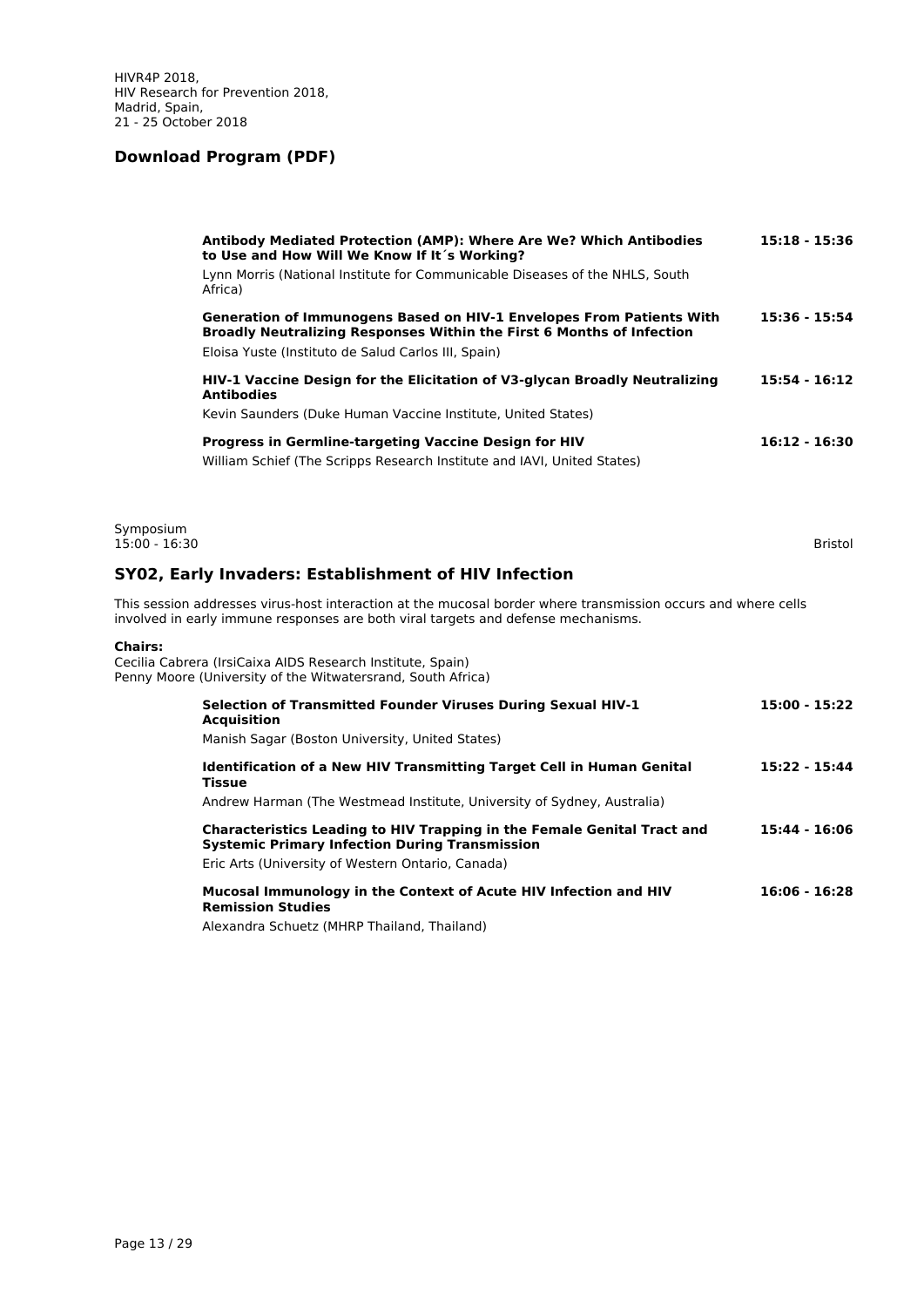Symposium 15:00 - 16:30 Oxford

## **SY03, Beyond Placebo: Designing and Implementing Next Generation HIV Prevention Trials**

This session will explore challenges in designing and conducting the next generation of HIV prevention trials. Topics discussed will include regulatory perspectives, novel trial designs, ethical considerations in provision of standard of prevention, and active community engagement in the design and successful implementation of complex trials in an era of proven HIV prevention tools (including voluntary medical male circumcision and oral PrEP).

#### **Chairs:**

Peter Godfrey-Faussett (UNAIDS, Switzerland) Catherine Hankins (Amsterdam Institute for Global Health and Development, Netherlands)

| <b>Requiatory Perspectives for Streamlining HIV Prevention Trials</b><br>Jeffrey Murray (FDA, United States)                                              | 15:00 - 15:22   |
|-----------------------------------------------------------------------------------------------------------------------------------------------------------|-----------------|
| Novel Trial Design in the Era of Successful HIV Prevention Interventions<br>Deborah Donnell (Fred Hutchinson Cancer Research Center, United States)       | 15:22 - 15:44   |
| The Landscape is Changing [It's] Quite a Complicated Issue" :<br>Perspectives on the Standard of Prevention in South African HIV Vaccine<br><b>Trials</b> | 15:44 - 16:06   |
| Zaynab Essack (Human Sciences Research Council, South Africa)                                                                                             |                 |
| Strengthen Community Expertise on the Important Aspects of Clinical<br><b>Trial Design</b>                                                                | $16:06 - 16:28$ |
| Luciana Kamel (Fiocruz, Brazil)<br>Gertrude Nanyonjo (UVRI-IAVI HIV Vaccine Program, Uganda)                                                              |                 |

Symposium<br>15:00 - 16:30

Marsella, Burdeos & Estrasburgo

## **SY04, ARVs for Prevention: Extrapolating from Data to Clinical Practice**

Data on mechanisms for PrEP efficacy are somewhat limited, and interpretation varies in creating policy about timing of starting and stopping PrEP for protection. This session will explore the PK, PD and clinical trials, and discuss implications of what is currently known for developing policy on PrEP.

#### **Chairs:**

Lara Coelho (Instituto de Pesquisa Clínica Evandro Chagas, Fundação Oswaldo Cruz, Brazil) Clemensia Nakabiito (MUJHU Research Collaboration, Uganda)

| <b>Pharmacokinetics of PrEP Agents: Where Do Drugs Go? How Long Do</b><br>They Last?                                              | $15:00 - 15:22$ |
|-----------------------------------------------------------------------------------------------------------------------------------|-----------------|
| Marta Boffito (Chelsea and Westminster NHS Trust, United Kingdom)                                                                 |                 |
| Lessons Learned from Pre-clinical Animal Models on Pharmacokinetics<br>and Pharmacodynamics of ARVs for PrEP                      | 15:22 - 15:44   |
| Charles Dobard (Centers for Disease Control and Prevention, Division of HIV/AIDS<br>Prevention, Laboratory Branch, United States) |                 |
| Understanding PrEP Effectiveness in Different Populations in the Context<br>of Public Health Programs                             | 15:44 - 16:06   |
| Irene Mukui (National AIDS & STI Control Program, Kenya)                                                                          |                 |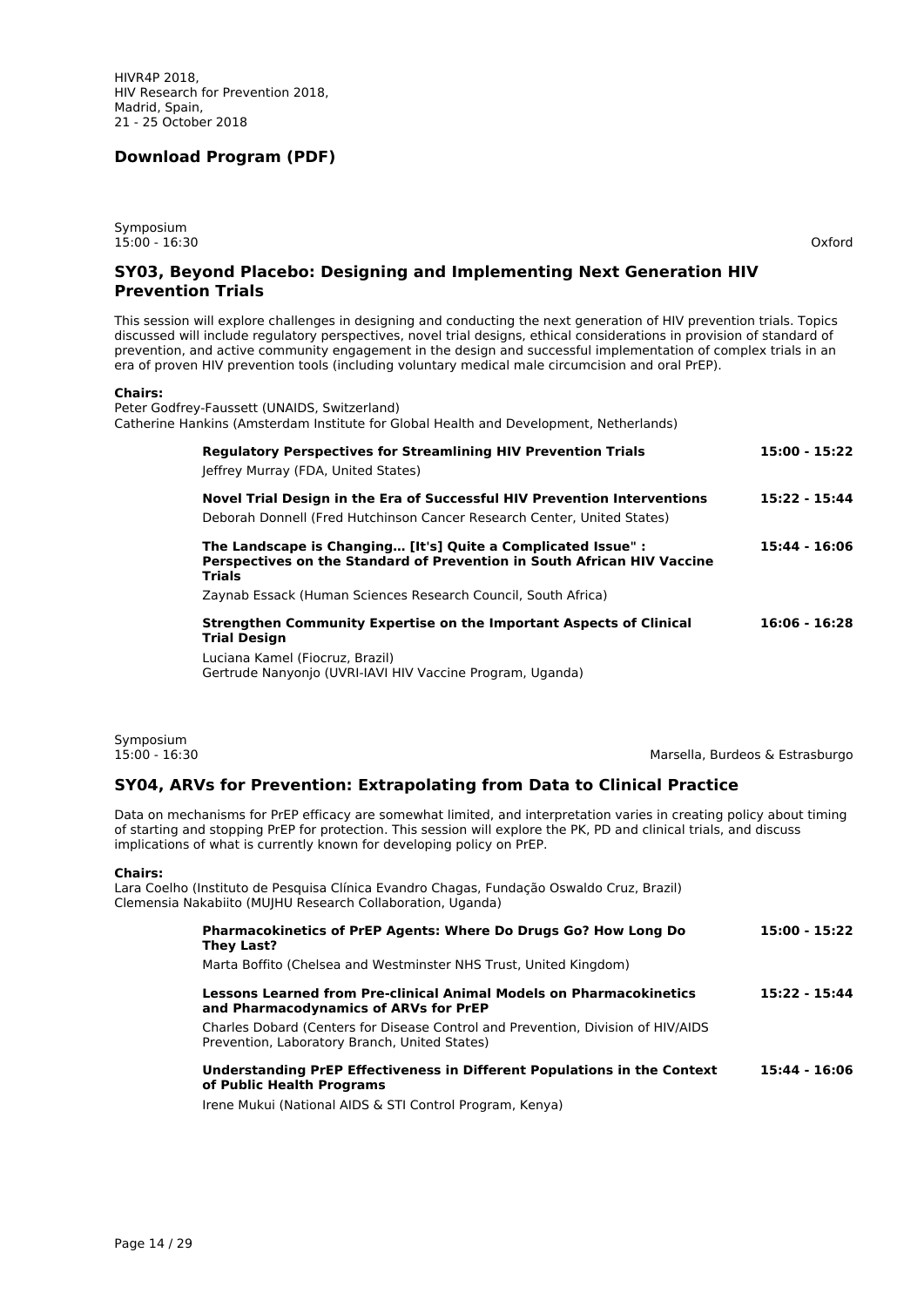**The PrEP Paradigm for Prevention, Advocacy and Implementation in sub- 16:06 - 16:28 Saharan Africa: Strong Starts, Short Cuts, and the Use (and Abuse?) of Data** Emily Bass (AVAC, United States)

Poster Discussion<br>16:45 - 17:30 16:45 - 17:30 Londres

## **PD01, Revealing Targets for Prevention and Cure**

#### **Chairs:**

Damian Purcell (Doherty Institute, University of Melbourne, Australia) Jesus Salazar-Gonzalez (Mrc/uvri And Lshtm Uganda Research Unit, Uganda)

Poster Discussion 16:45 - 17:30 Bristol

## **PD02, MEN-ding the Gaps**

#### **Chairs:**

Kennedy Mupeli (Center for Youth of Hope (CEYOHO), Botswana) Michelle Rodolph (WHO, Switzerland)

Poster Discussion 16:45 - 17:30 Oxford

#### **PD03, Insights From Vaccines for Improved Breadth, Potency and Durability**

#### **Chairs:**

Anatoli Kamali (International AIDS Vaccine Initiative, Kenya) Hanneke Schuitemaker (Janssen Vaccine and Prevention, Netherlands)

Poster Discussion<br>16:45 - 17:30

Marsella, Burdeos & Estrasburgo

## **PD04, PrEP: Doing It Right at Delivery**

#### **Chairs:**

Joshua Kimani (University of Nairobi, Kenya) Benny Kottiri (USAID, United States)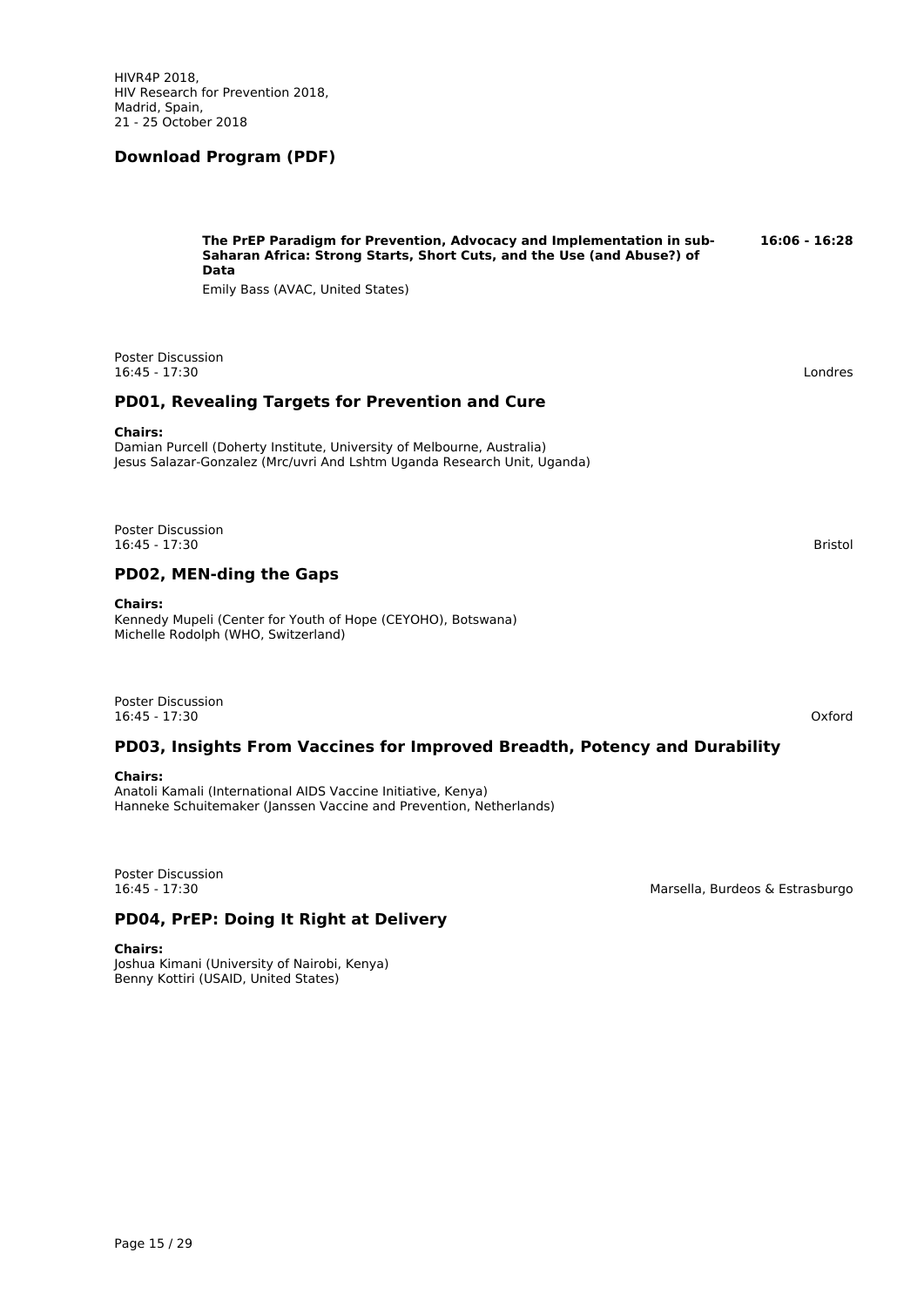Poster Discussion<br>16:45 - 17:30

Dresden & Stuttgart

## **PD05, Microbiome: When Microorganisms and the Immune System Meet**

#### **Chairs:**

Sinaye Ngcapu (Centre for the AIDS Programme of Research in South Africa (CAPRISA), South Africa) Sergio Serrano-Villar (Hospital Universitario Ramón y Cajal, Spain)

Poster 17:30 - 19:30 Poster Hall

**Poster Session 01**

Odd-numbered abstracts will be presented in Poster Session 01 on Tuesday, 23 October. Even-numbered abstracts will be presented in Poster Session 02 on Wednesday, 24 October.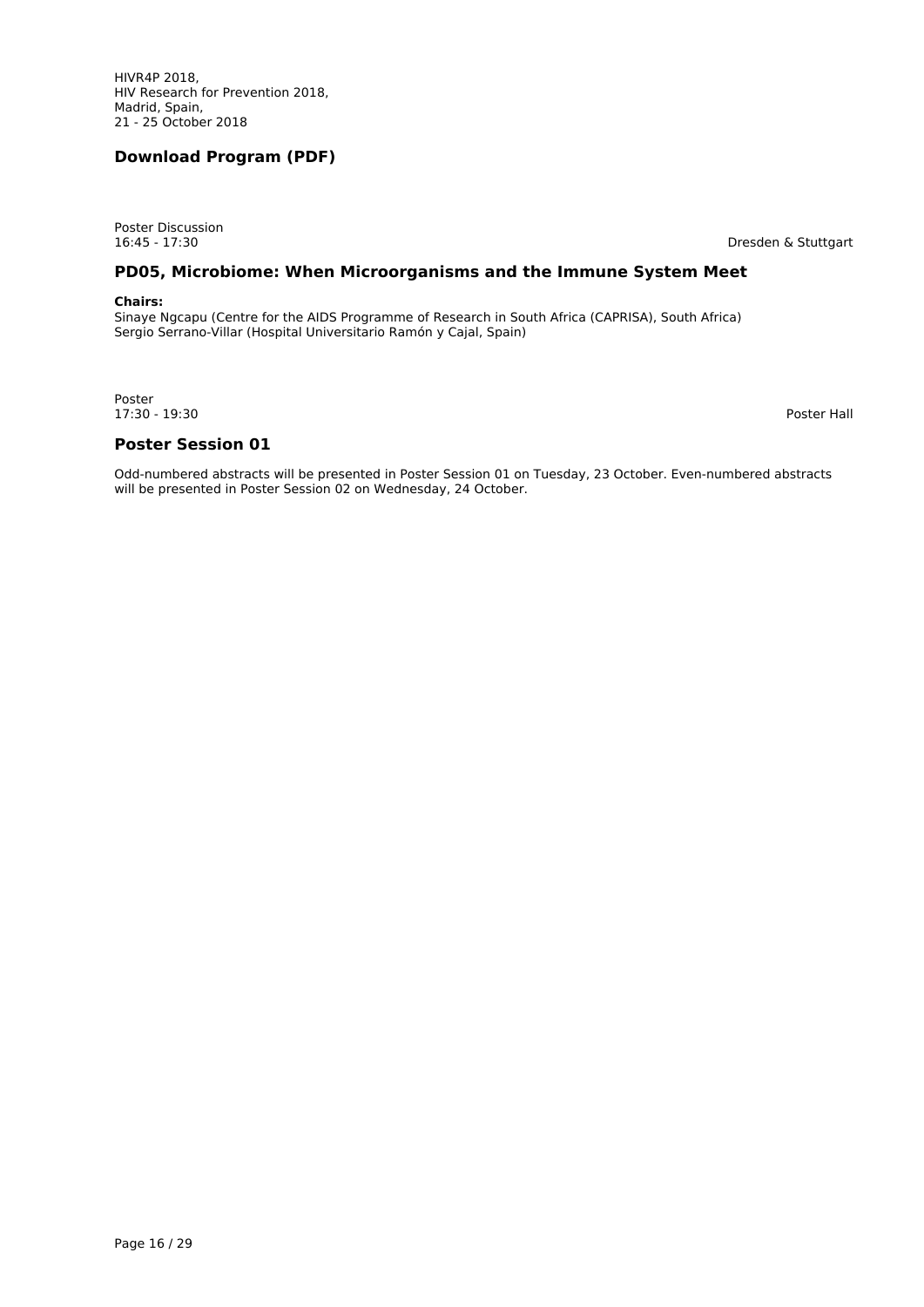## **Wednesday, 24 October 2018**

| Plenary<br>$08:30 - 10:00$                                                                                                                                                                                                             | Auditorium      |
|----------------------------------------------------------------------------------------------------------------------------------------------------------------------------------------------------------------------------------------|-----------------|
| PL03, The Future is Now: Next Steps in Developing New Prevention Options                                                                                                                                                               |                 |
| Plenary 3 answers the question, "What's new in prevention?" with a look at systemic and topical agents in<br>development, new approaches to vaccines and new methods of delivery that could transform the future of HIV<br>prevention. |                 |
| <b>Chairs:</b><br>Julia del Amo (Institutode Salud Carlos III, Spain)<br>Ian McGowan (Orion Biotechnology, Spain)                                                                                                                      |                 |
| Beyond TDF/FTC: The Future of Systemic Pre-exposure Prophylaxis<br>Raphael Landovitz (UCLA Center for Clinical AIDS Research & Education, United<br>States)                                                                            | $08:30 - 09:00$ |
| <b>On-demand Topical Agents for HIV Pre-exposure Prophylaxis</b><br>Craig Hendrix (Johns Hopkins University, United States)                                                                                                            | $09:00 - 09:30$ |
| Vaccine Design 2.0: The Pipeline Novel HIV-1 Envelope Proteins to Induce<br><b>Neutralizing Antibodies</b><br>Rogier Sanders (Amsterdam University Medical Centers (Amsterdam UMC),<br>University of Amsterdam, Netherlands)           | $09:30 - 10:00$ |
| Oral<br>$10:30 - 12:00$                                                                                                                                                                                                                | Londres         |
| <b>OA09, Translating Immunity From Pre-clinical Animal Models to Humans</b>                                                                                                                                                            |                 |

#### **Chairs:**

Mariangela Cavarelli (CEA, France) Roger LeGrand (CEA, France)

Oral 10:30 - 12:00 Bristol

## **OA10, Key to the Response: Populations, Partners and Prevention**

**Chairs:**

Kenneth H. Mayer (Fenway Health, United States) Valdilea Veloso (Fundação Oswaldo Cruz, Brazil)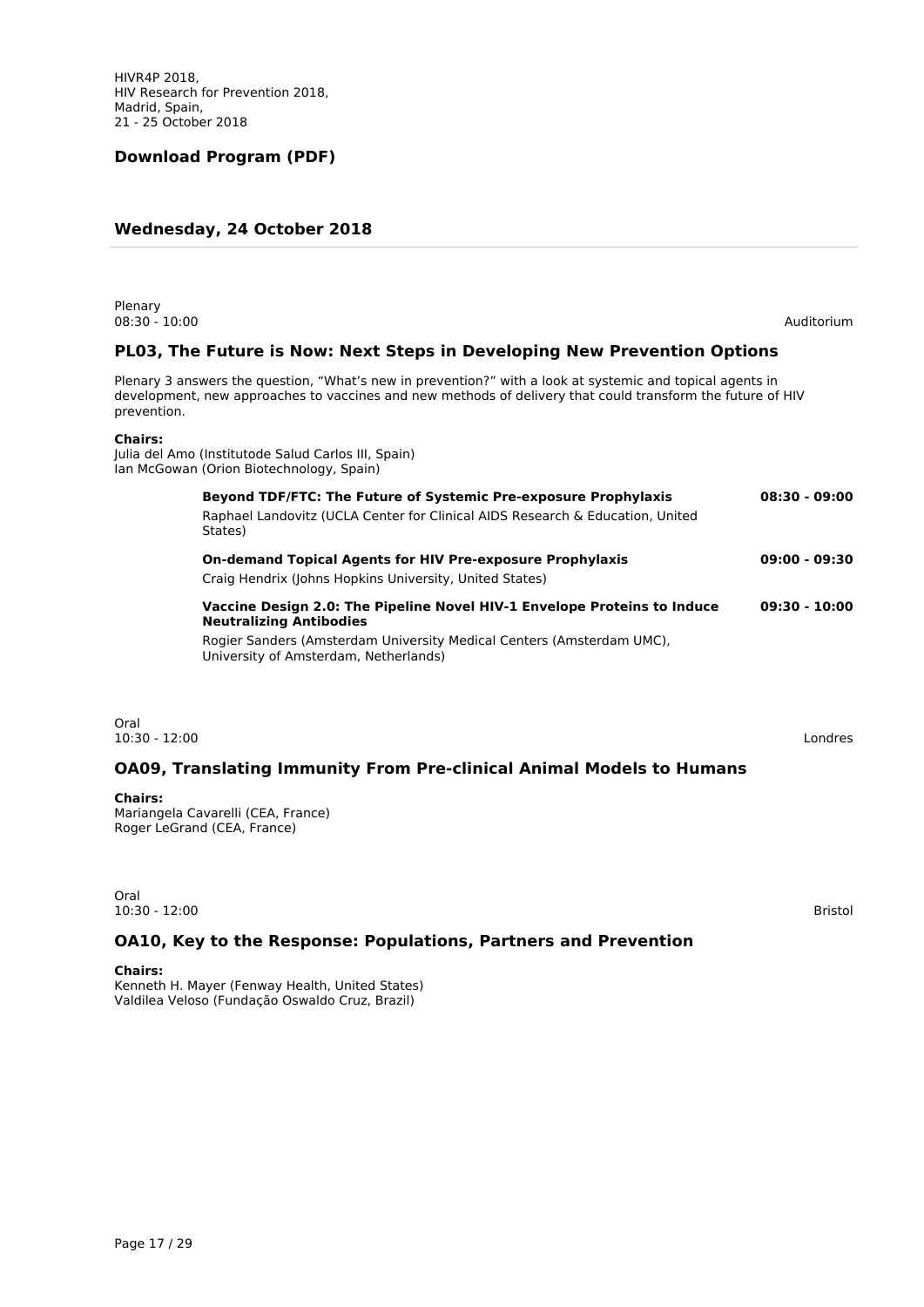| Oral<br>$10:30 - 12:00$                                                                                                                                             | Oxford                          |
|---------------------------------------------------------------------------------------------------------------------------------------------------------------------|---------------------------------|
| <b>OA11, Novel Vaccine Strategies</b>                                                                                                                               |                                 |
| <b>Chairs:</b><br>Yoann Aldon (Imperial College London, United Kingdom)<br>Susan Barnett (Bill and Melinda Gates Foundation, United States)                         |                                 |
| Symposium<br>$10:30 - 12:00$                                                                                                                                        | Marsella, Burdeos & Estrasburgo |
| SY11, ARVs for Prevention in Women of Childbearing Age                                                                                                              |                                 |
| <b>Chairs:</b><br>Elizabeth Bukusi (KEMRI, Kenya)<br>Gita Ramjee (South African Medical Research Council, South Africa)                                             |                                 |
| No Woman Left Behind: An Ethical Framework for Prevention Studies in<br><b>Reproductive Age Women</b><br>Annie Lyerly (University of North Carolina, United States) | $10:30 - 10:52$                 |
| <b>Efavirenz and Dolutegravir: A Tale of Two ARVs</b><br>Elaine Abrams (Columbia University, United States)                                                         | $10:52 - 11:14$                 |
| <b>Studying Periconception Outcomes in Women on ARVs in Brazil</b><br>Adele Benzaken (Ministry of Health, Brazil, Brazil)                                           | $11:14 - 11:36$                 |
| <b>Striking a Balance</b><br>Sharon Hillier (University of Pittsburgh, United States)                                                                               | $11:36 - 11:58$                 |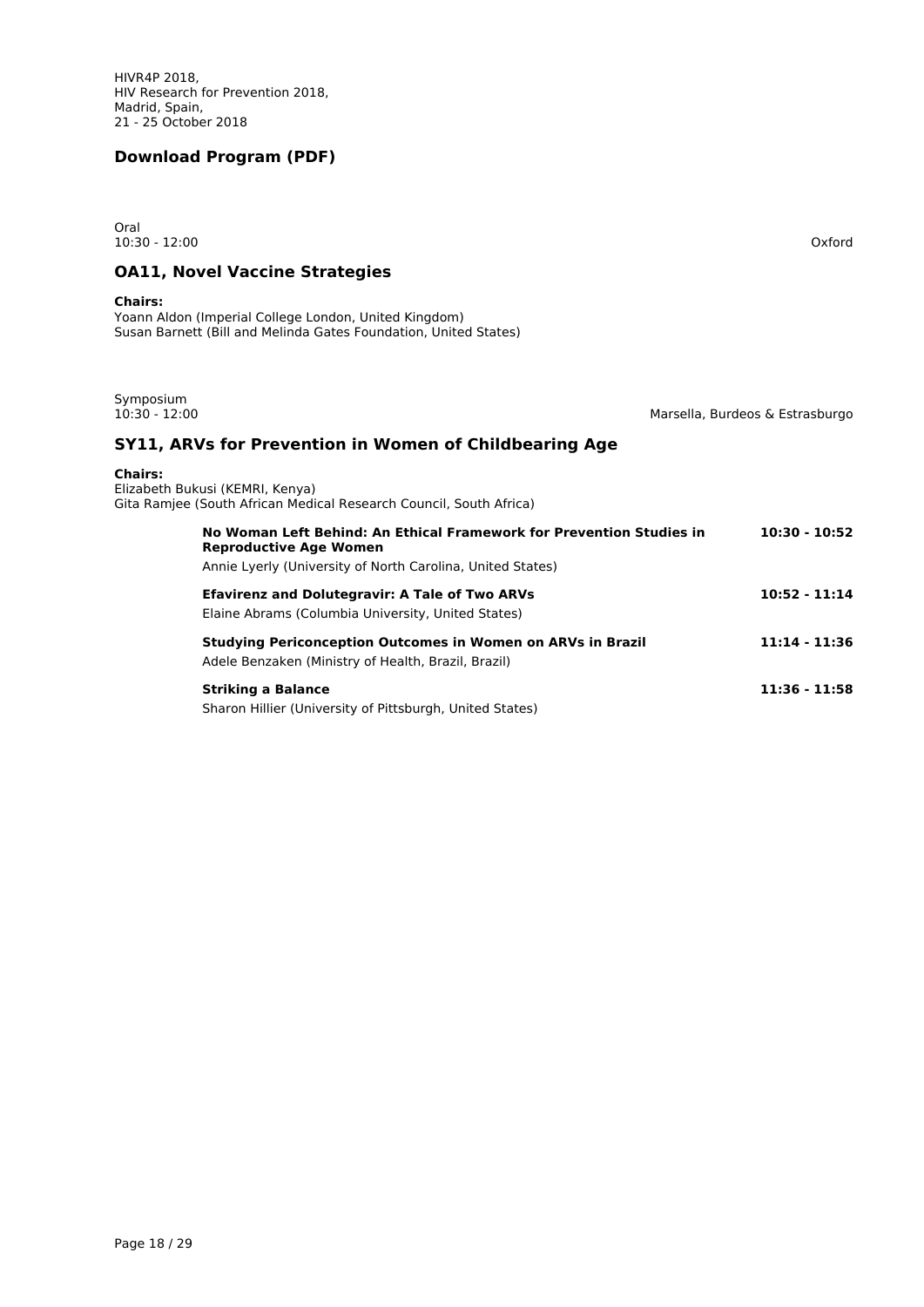HIVR4P 2018, HIV Research for Prevention 2018, Madrid, Spain, 21 - 25 October 2018

## **Download Program (PDF)**

Meet the Experts Lunch 12:00 - 13:00 Toulouse & Lyon

#### **ME02, Meet the Experts Lunch**

Daily meet the experts lunches provide early-career investigators and community advocates with valuable opportunities for informal, in-depth exchange with experts representing a cross-section of research issues, implementation challenges, and HIV-affected communities.

#### **Chairs:**

Elaine Abrams (Columbia University, United States) Rama Amara (Emory University, United States) Adele Benzaken (Ministry of Health, Brazil, Brazil) Martha Brady (PATH, United States) Wendy Burgers (Institute of Infectious Disease and Molecular Medicine, UCT, South Africa) Mary Carrington (Frederick National Laboratory for Cancer Research, United States) Alex Coutinho (Partners in Health, Rwanda) Anthony Cunningham (The Westmead Institute, The University of Sydney, Australia) Maria del Rosario Leon (Impacta Salud y Educacion, Peru) Sarit Golub (Hunter College, United States) Renee Heffron (University of Washington, United States) Craig Hendrix (Johns Hopkins University, United States) Sharon Hillier (University of Pittsburgh, United States) Tony Kelleher (Kirby Institute, UNSW Sydney, Australia) Raphael Landovitz (UCLA Center for Clinical AIDS Research & Education, United States) Annie Lyerly (University of North Carolina, United States) Maximilian Muenchhoff (Pettenkofer-Institute, Germany) Zaza Ndhlovu (University of KwaZulu Natal, South Africa) Nneka Nwokolo (Chelsea & Westminster Hospital, United Kingdom) R. Keith Reeves (Beth Israel Harvard, United States) Rogier Sanders (Amsterdam University Medical Centers (Amsterdam UMC), University of Amsterdam, Netherlands) Hasina Subedar (Department of Health, South Africa)

#### **Meet the Experts Lunch 12:00 - 13:00**

Oral<br>13:00 - 14:30 13:00 - 14:30 Londres

## **OA12, Contraception and HIV Risk: Still Between a Rock and a Hard Place**

#### **Chairs:**

Maureen Goodenow (NIH Associate Director for AIDS Research and Director, Office of AIDS Research, United States) Charles Morrison (FHI 360, United States)

Oral 13:00 - 14:30 Bristol

## **OA13, Virus Control: Therapeutic Interventions**

**Chairs:** Mariano Esteban (Centro Nacional De Biotecnología, Spain) Moses Nsubuga (Stigmaless Uganda, Uganda)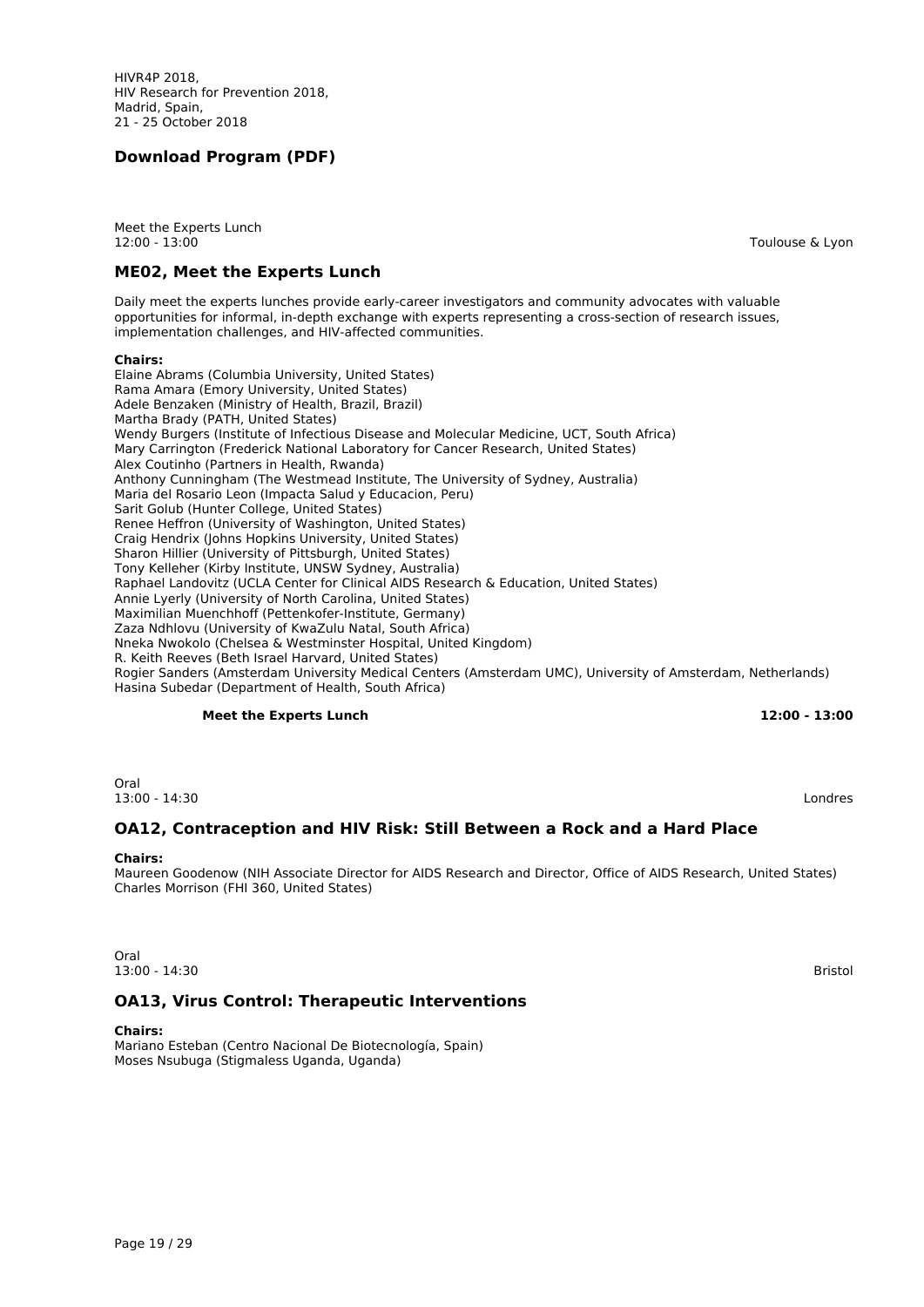Oral 13:00 - 14:30 Oxford

## **OA14, Antibody Functions Beyond Neutralization**

**Chairs:**

Cynthia Derdeyn (Emory University, United States) Christiane Moog (INSERM U1109, FMTS, Université de Strasbourg, France)

Oral<br>13:00 - 14:30

Marsella, Burdeos & Estrasburgo

## **OA15, New ARVs for Prevention**

**Chairs:**

Symposium

Juan Berenguer (Infectious Diseases at Hospital General Gregorio Marañón, Spain) Anton Pozniak (Chelsea and Westminster Hospital, United Kingdom)

15:00 - 16:30 Londres

## **SY05, Close Encounters of the Third Kind: Innate and Adaptive Immune Responses in HIV Dissemination**

This session will review host responses to HIV/SIV infection within mucosal and lymphoid tissues in humans and nonhuman primates. Topics will include the role of molecular pathways implicated in natural immune control, early host response, novel mucosal innate lymphocyte subsets, and relevant findings from acute HIV infection studies.)

#### **Chairs:**

Guido Silvestri (Emory University, United States) Hendrik Streeck (Institute for HIV Research, Germany)

| Interfering with Interferons: How HIV Subverts the Interferon System to<br><b>Facilitate Sexual HIV Transmission</b>                           | 15:00 - 15:22   |
|------------------------------------------------------------------------------------------------------------------------------------------------|-----------------|
| Anthony Cunningham (The Westmead Institute, The University of Sydney,<br>Australia)                                                            |                 |
| <b>Fixed Characteristics of HLA Class I Alleles That Impact HIV Disease</b>                                                                    | 15:22 - 15:44   |
| Mary Carrington (Frederick National Laboratory for Cancer Research, United<br>States)                                                          |                 |
| <b>HIV Persistence and the Immune Microenvironment in Lymph Nodes</b><br><b>Following Initiation of cART During Hyperacute HIV-1 Infection</b> | 15:44 - 16:06   |
| Zaza Ndhlovu (University of KwaZulu Natal, South Africa)                                                                                       |                 |
| The First Line Against HIV/SIV: Innate Immune Effectors at the Virus-<br><b>Mucosae Interface</b>                                              | $16:06 - 16:28$ |
| R. Keith Reeves (Beth Israel Harvard, United States)                                                                                           |                 |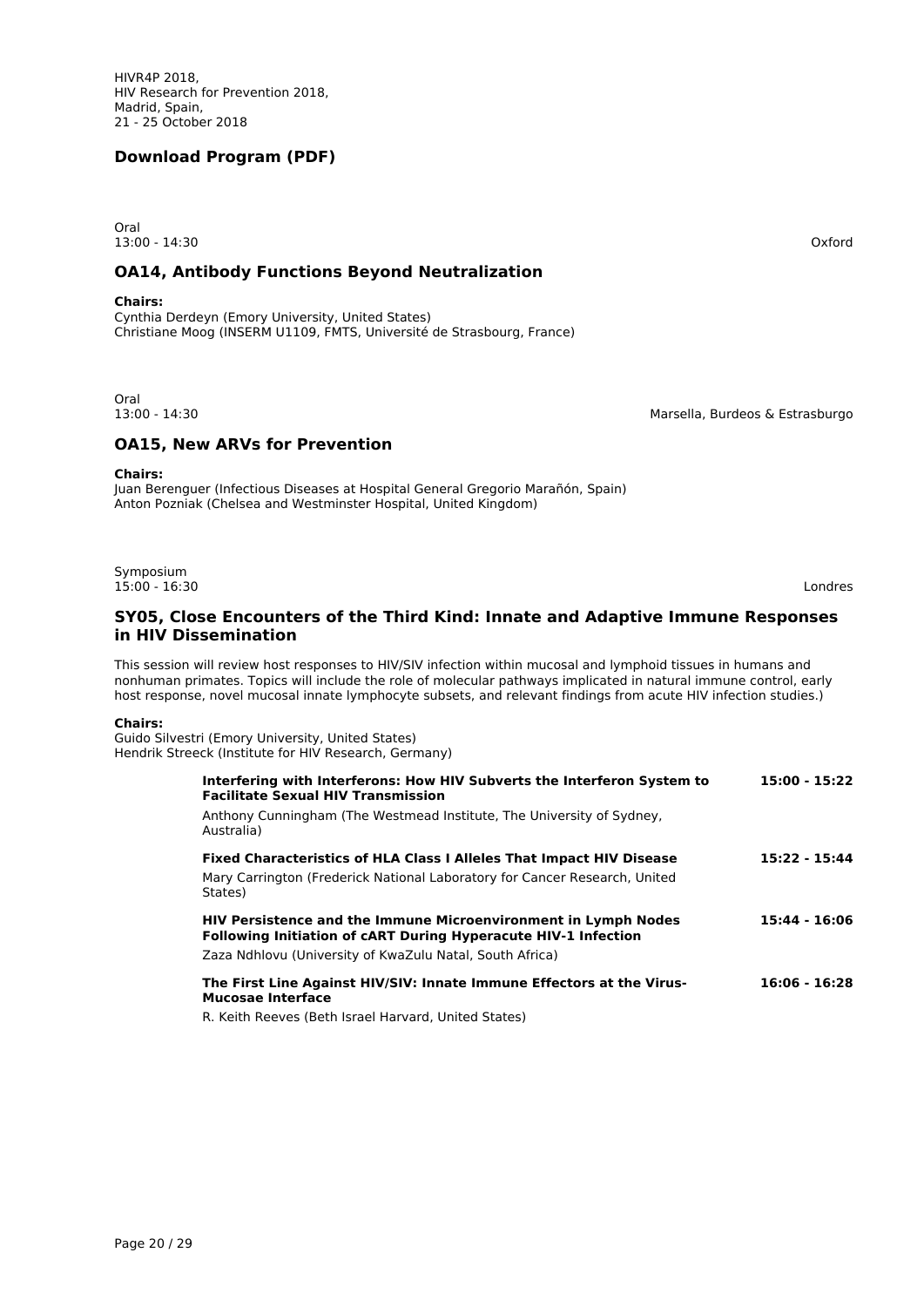Roundtable 15:00 - 16:30 Bristol

## **RT01, Accelerating Product Introduction for Impact**

Millions of new HIV infections occur yearly despite availability of novel and effective HIV prevention products. This session will explore best practices for introduction of prevention products, and discuss successes and challenges using lessons learnt from completed demonstration projects. Best practices from sexual and reproductive health technologies and experiences from non-HIV vaccines will be used as examples of implementation planning for product introduction.

#### **Chairs:**

Nyaradzo Mgodi (University of Zimbabwe Collaborative Research Program, Zimbabwe) Mitchell Warren (AVAC, United States)

| <b>Preparing for Successful Implementation of Prevention Strategies</b>                                                                                                                                                                                                                                               | $15:00 - 15:10$ |
|-----------------------------------------------------------------------------------------------------------------------------------------------------------------------------------------------------------------------------------------------------------------------------------------------------------------------|-----------------|
| Hasina Subedar (Department of Health, South Africa)                                                                                                                                                                                                                                                                   |                 |
| Learning From the Past: Planning for Future Success in Implementing<br><b>Biomedical HIV Prevention Products</b>                                                                                                                                                                                                      | $15:10 - 15:20$ |
| Alex Coutinho (Partners in Health, Rwanda)                                                                                                                                                                                                                                                                            |                 |
| Successes and Shortcomings in Introducing Sexual and Reproductive<br><b>Health Technologies: Insights From End-users, Providers and Policy</b><br><b>Makers</b>                                                                                                                                                       | $15:20 - 15:30$ |
| Martha Brady (PATH, United States)                                                                                                                                                                                                                                                                                    |                 |
| <b>Learning from History: Roll-out of Non-HIV Vaccines</b>                                                                                                                                                                                                                                                            | 15:30 - 15:40   |
| Mark Feinberg (International AIDS Vaccine Initiative, United States)                                                                                                                                                                                                                                                  |                 |
| Introduction of New Health Technologies in HIV Prevention and<br><b>Treatment Trials: Best Practices of Community Engagements and</b><br><b>Communication in Peru</b>                                                                                                                                                 | $15:40 - 15:50$ |
| Maria del Rosario Leon (Impacta Salud y Educacion, Peru)                                                                                                                                                                                                                                                              |                 |
| <b>Panel Discussion</b>                                                                                                                                                                                                                                                                                               | $15:50 - 16:30$ |
| Symposium                                                                                                                                                                                                                                                                                                             |                 |
| $15:00 - 16:30$                                                                                                                                                                                                                                                                                                       | Oxford          |
| <b>SY06, Let's Talk T Cells!</b>                                                                                                                                                                                                                                                                                      |                 |
| There is an urgent need to revisit approaches to elicit cell-mediated immunity for both vaccine prevention and cure<br>strategies. The session will cover the latest and greatest candidates in pre-clinical and clinical development, as well<br>as address the need to strike the right balance of T cell immunity. |                 |

#### **Chairs:**

Paul Goepfert (University of Alabama at Birmingham, United States) Julia G. Prado (AIDS Research Institute Irsicaixa, Spain)

| T Cell Responses in HIV-infected Children: Potential for Prevention or<br>Cure?              | $15:00 - 15:18$ |
|----------------------------------------------------------------------------------------------|-----------------|
| Maximilian Muenchhoff (Pettenkofer-Institute, Germany)                                       |                 |
| <b>T Cells in Vaccine Trials</b>                                                             | $15:18 - 15:36$ |
| Wendy Burgers (Institute of Infectious Disease and Molecular Medicine, UCT, South<br>Africa) |                 |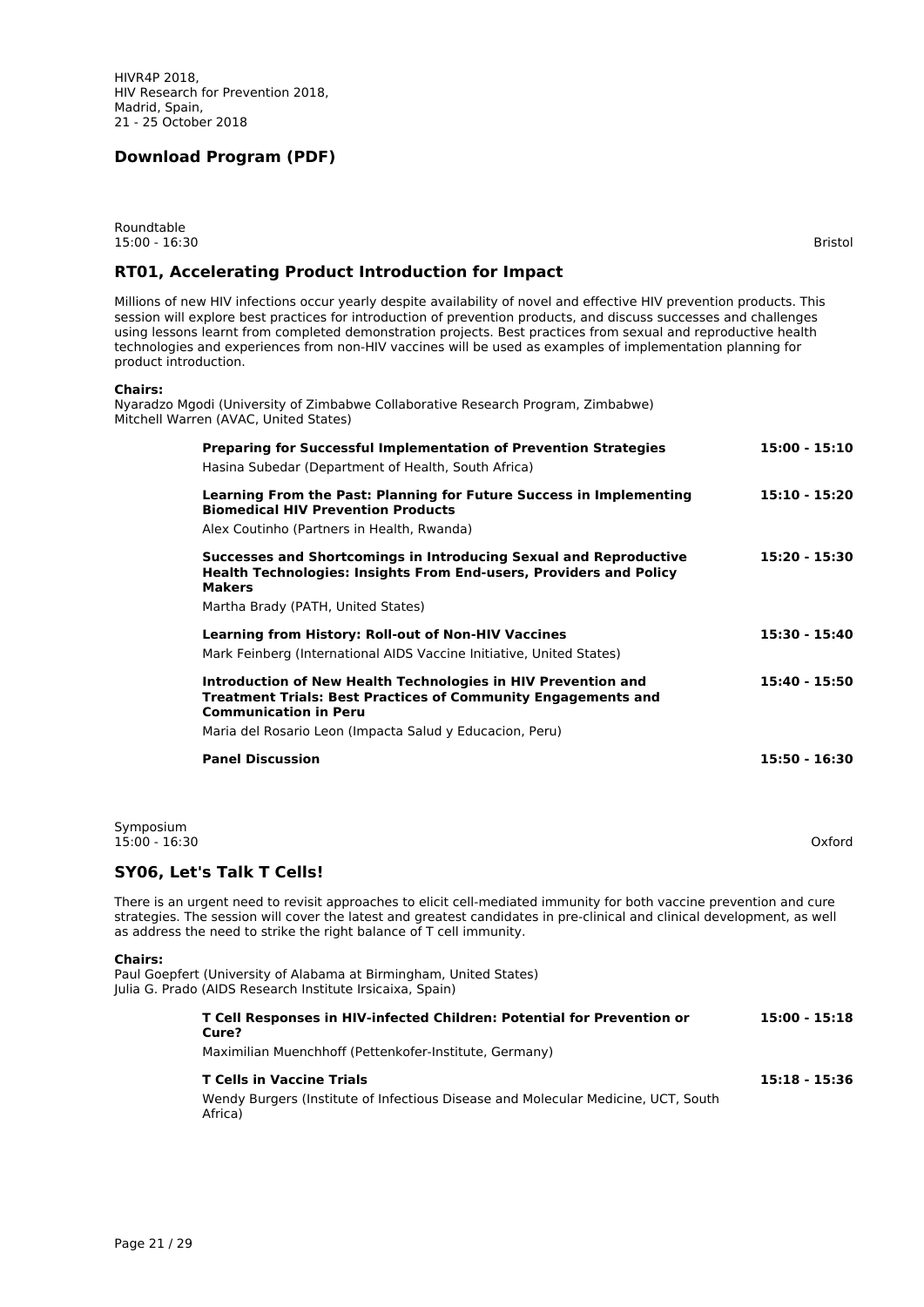| What Defines an Effective T-cell Response to HIV?<br>Christian Brander (IrsiCaixa, Spain)                            | 15:36 - 15:54   |
|----------------------------------------------------------------------------------------------------------------------|-----------------|
| Role of Tfh in Protective Immunity<br>Tony Kelleher (Kirby Institute, UNSW Sydney, Australia)                        | 15:54 - 16:12   |
| Vaccine-induced Th1-biased CD4 T Cell Responses: Too Much can be Bad<br>Rama Amara (Emory University, United States) | $16:12 - 16:30$ |

Symposium<br>15:00 - 16:30

Marsella, Burdeos & Estrasburgo

## **SY07, Optimizing PrEP Delivery for PrEP Users**

This session will discuss the next phase of PrEP implementation – removing barriers to uptake and persistence of PrEP. The talks will focus on integrating PrEP with family planning. They will include: discussion of MPTs; discussion of new PrEP delivery strategies, such as pharmacy- or telemedicine-based delivery; exploration of "positive frame" methods of describing PrEP to help individuals determine whether they might benefit from PrEP; and discussion of new technologies for increasing uptake and persistence of PrEP.

#### **Chairs:**

Will Nutland (PrEPster, United Kingdom) Omar Sued (Fundacion Huesped, Argentina)

| Integrating PrEP and Reproductive Health Services and Preparing for<br><b>MPT Delivery</b>                                                    | 15:00 - 15:22 |
|-----------------------------------------------------------------------------------------------------------------------------------------------|---------------|
| Renee Heffron (University of Washington, United States)                                                                                       |               |
| New Delivery Approaches: Improving PrEP Uptake and Persistence<br>Nneka Nwokolo (Chelsea & Westminster Hospital, United Kingdom)              | 15:22 - 15:44 |
| <b>PrEP Messaging: Taking "Risk" Out of the Pitch</b><br>Sarit Golub (Hunter College, United States)                                          | 15:44 - 16:06 |
| <b>Mobilizing Communities Through Innovations to Improve PrEP Uptake</b><br>Nittaya Phanuphak (Thai Red Cross AIDS Research Centre, Thailand) | 16:06 - 16:28 |

Poster Discussion 16:45 - 17:30 Londres

## **PD06, Mechanisms of Natural Control**

**Chairs:**

Yves Levy (INSERM, France) Marianne Mureithi (University of Nairobi, Kenya)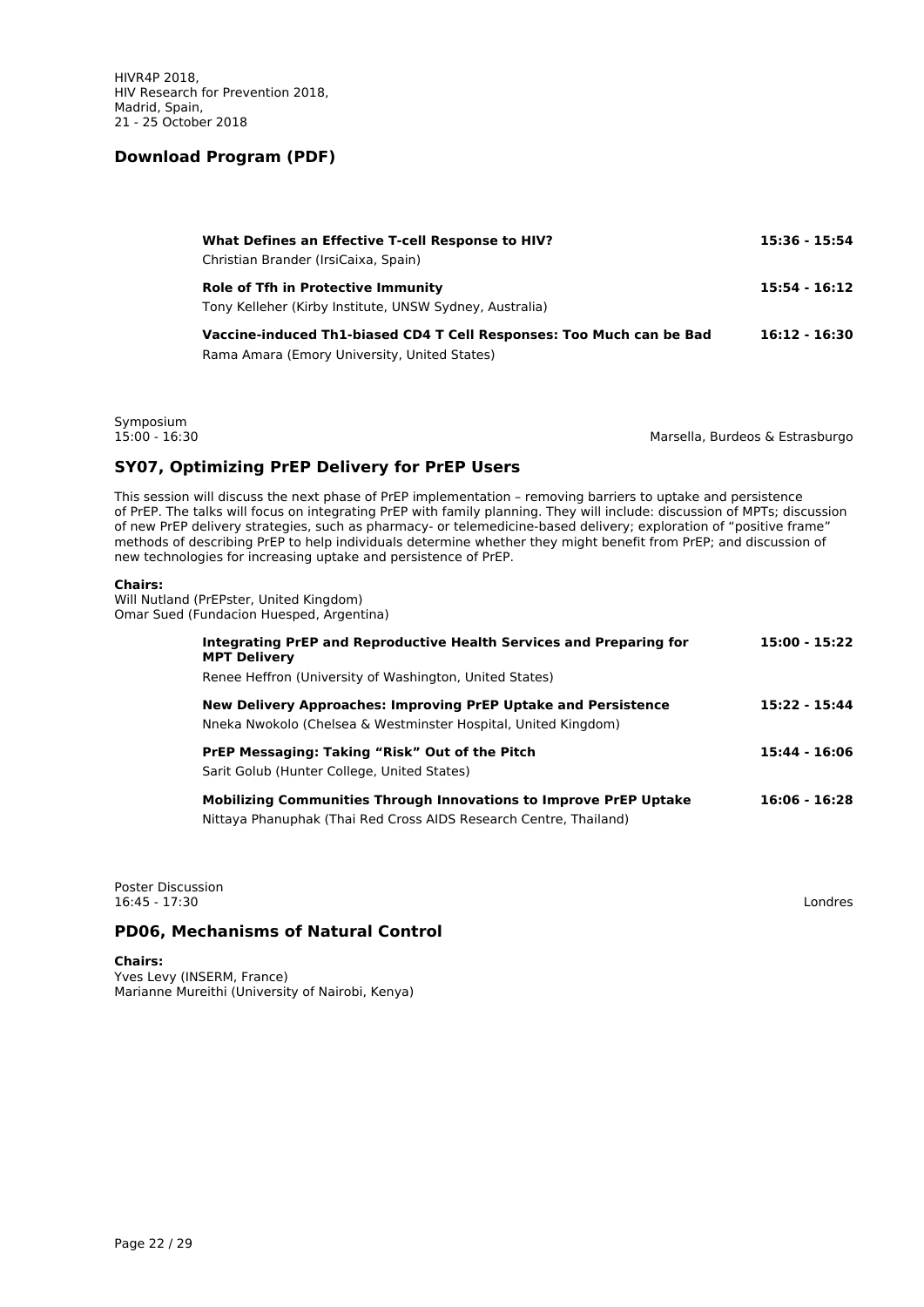HIVR4P 2018, HIV Research for Prevention 2018, Madrid, Spain, 21 - 25 October 2018

## **Download Program (PDF)**

Poster Discussion 16:45 - 17:30 Bristol

## **PD07, Beyond Acronyms: Understanding Young Women's Dreams, Realities and Perceptions**

**Chairs:**

Margaret McCluskey (USAID/GH/OHA/RES, United States) Definate Nhamo (Pangaea Zimbabwe AIDS Trust (PZAT), Zimbabwe)

Poster Discussion<br>16:45 - 17:30 16:45 - 17:30 Oxford

## **PD08, Trials and Tribulations in Roll Out**

#### **Chairs:**

Stacey Hannah (AVAC, United States) Morenike Ukpong (Institute of Public Health, Obafemi Awolowo University; New HIV Vaccine and Microbicide Advocacy Society, Nigeria)

> **What Do Women Prefer in a Vaginal HIV Prevention Product? Findings 16:54 - 17:03 From a Discrete Choice Experiment in Southern Africa**

Erica Browne (RTI International, United States)

Poster Discussion

16:45 - 17:30 Marsella, Burdeos & Estrasburgo

# **PD09, Long-acting Prevention Agents in Experimental Models**

#### **Chairs:** Stephanie Barrett (Merck & Co., Inc., United States)

Poster Discussion<br>16:45 - 17:30

## **PD10, Roadmaps for bNAb Elicitation**

#### **Chairs:**

Amelia Escolano (The Rockefeller University, United States) Ralf Wagner (University Of Regensburg, Germany)

Poster 17:30 - 19:30 Poster Hall

## **Poster Session 02**

Odd-numbered abstracts will be presented in Poster Session 01 on Tuesday, 23 October. Even-numbered abstracts will be presented in Poster Session 02 on Wednesday, 24 October.

Dresden & Stuttgart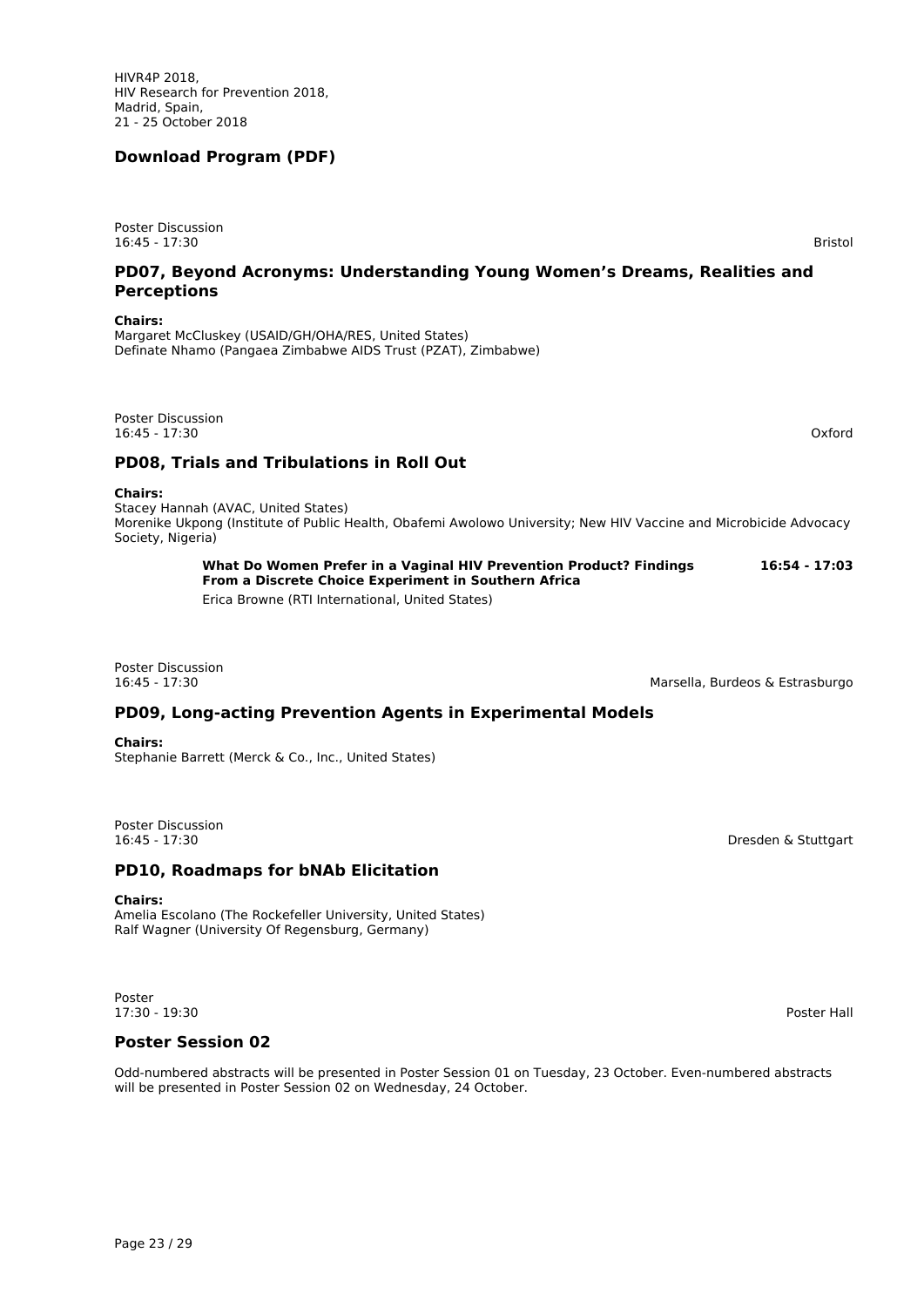HIVR4P 2018, HIV Research for Prevention 2018, Madrid, Spain, 21 - 25 October 2018

## **Download Program (PDF)**

## **Thursday, 25 October 2018**

Oral 08:30 - 10:00 Londres

## **OA16, Tickling the Germline**

#### **Chairs:**

Marit van Gils (Amsterdam AMC, University of Amsterdam, Netherlands) Ian Wilson (The Scripps Research Institute, United States)

Oral<br>08:30 - 10:00 08:30 - 10:00 Bristol

## **OA17, Factors Influencing Viral Transmission and Spread**

#### **Chairs:**

Jason Brenchley (Niaid, United States) Nabila Seddiki (Inserm U955, Team 16, France)

Oral 08:30 - 10:00 Oxford

## **OA18, Opinion 360: Meaningful Engagement From Research to Roll Out**

#### **Chairs:**

Manju Chatani-Gada (AVAC, United States) Kundai Chinyenze (International AIDS Vaccine Initiative, Kenya)

Oral<br>08:30 - 10:00

## **OA19, Stay With Me: Retention on PrEP**

#### **Chairs:**

Alex Carballo-Diéguez (Columbia University, HIV Center for Clinical and Behavioral Studies at New York State Psychiatric Institute and Columbia University, United States) Ferran Pujol Roca (Projecte dels NOMS-Hispanosida, Spain)

Oral 10:30 - 12:00 Londres

## **OA20, Into the Future With Delivery Technologies**

#### **Chairs:**

Charles Lacey (University of York, United Kingdom) Zeda Rosenberg (IPM, United States)

Marsella, Burdeos & Estrasburgo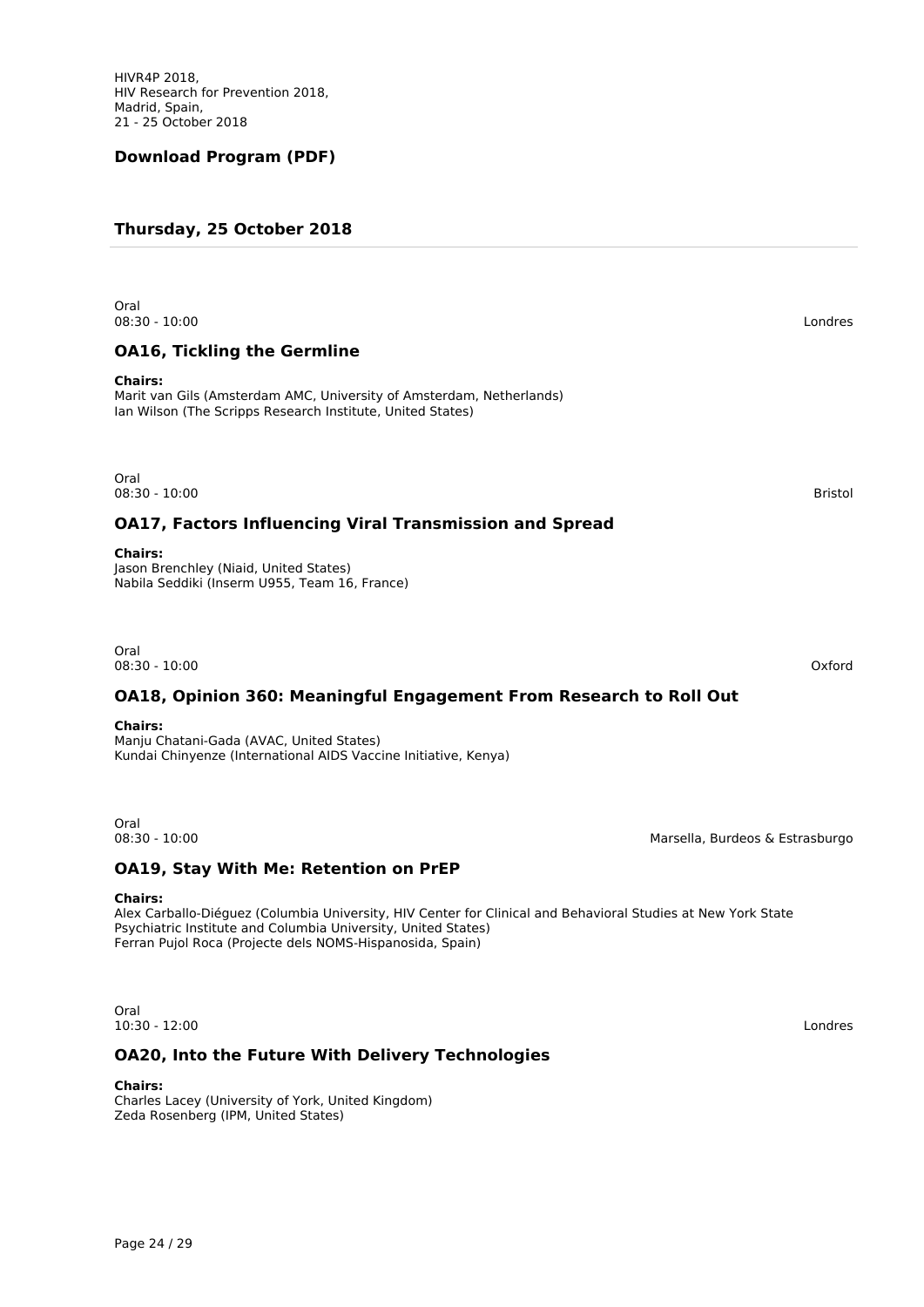Oral 10:30 - 12:00 Bristol

## **OA21, Linking Arms in Defense: Innate, Cellular and Humoral**

#### **Chairs:**

Francesca Chiodi (Karolinska Institutet, Sweden) Montserrat Plana (Institut d''Investigacions Biomèdiques August Pi i Sunyer, Spain)

Oral 10:30 - 12:00 Oxford

## **OA22, Antibody Virus Tango**

**Chairs:**

Katie Doores (King's College London, United Kingdom) Feng Gao (Duke University, United States)

Oral<br>10:30 - 12:00

## **OA23, Great Expectations: The Impact of PrEP**

#### **Chairs:**

Ume Abbas (Baylor College of Medicine, United States) Hong-Ha M. Truong (University of California, San Francisco, United States)

> Potential Impact of Increased ART and PrEP Coverage on the HIV **11:45 - 12:00 Epidemic Among MSM in Atlanta: Mathematical Modelling for HPTN 078** Kate M. Mitchell (Imperial College London, United Kingdom)

Page 25 / 29

Marsella, Burdeos & Estrasburgo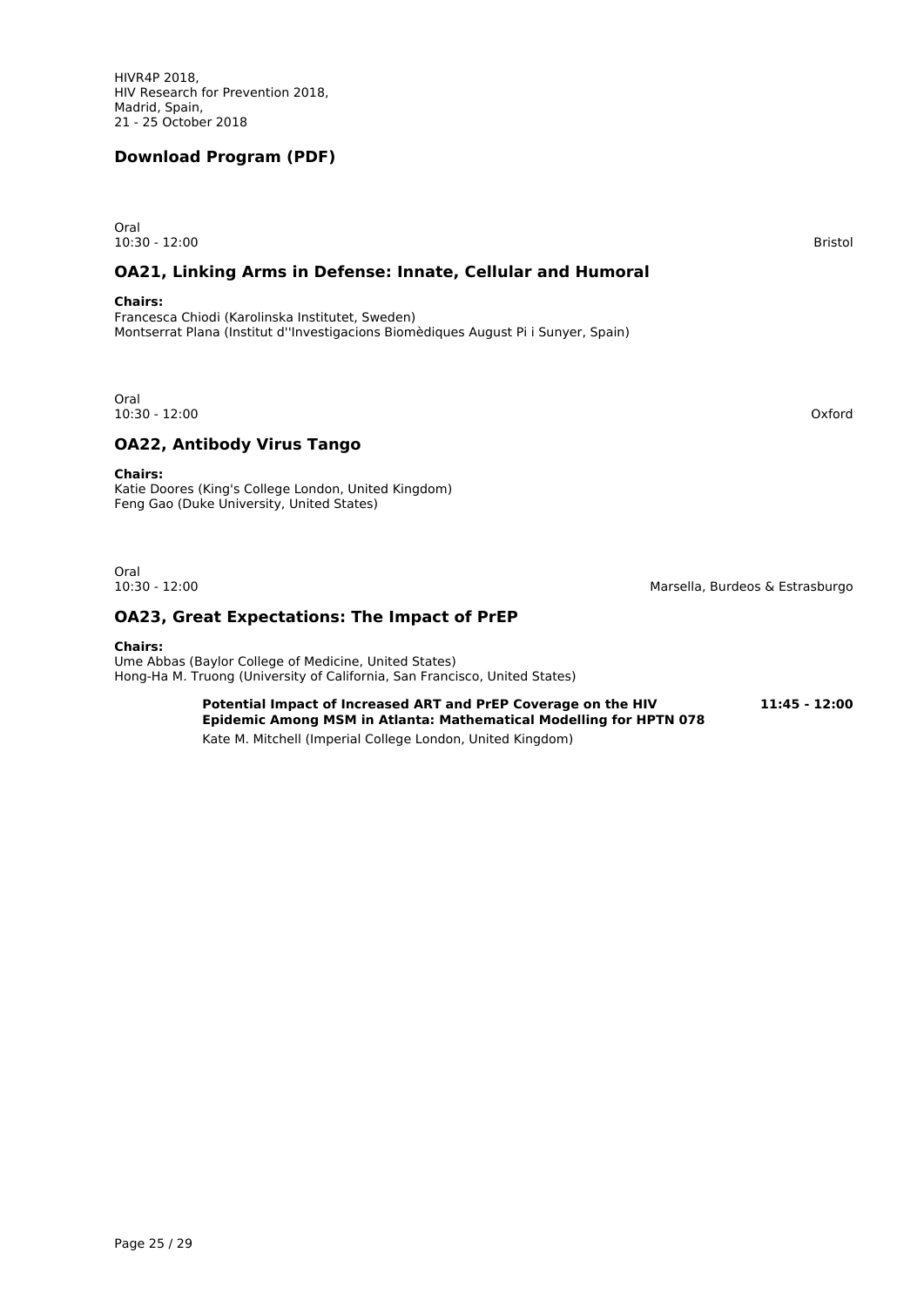HIVR4P 2018, HIV Research for Prevention 2018, Madrid, Spain, 21 - 25 October 2018

## **Download Program (PDF)**

Meet the Experts Lunch 12:00 - 13:00 Toulouse & Lyon

## **ME03, Meet the Experts Lunch**

#### **Chairs:**

John Brooks (Centers for Disease Control and Prevention, Division of HIV/AIDS Prevention, United States) Connie Celum (University of Washington, United States) Guido Ferrari (Duke University Medical Center, United States) Genoveffa Franchini (National Cancer Institute, United States) Michael Gale (University of Washington, United States) Jessica Haberer (Massachusetts General Hospital/Harvard Medical School, United States) Diane Havlir (University of California at San Francisco, United States) Heather Jaspan (University of Cape Town/ Seattle Children's Research Institute, South Africa) Sudhir Kasturi (Emory University, United States) Colleen Kelley (Emory University School of Medicine, United States) Maureen Luba (Centre for the Development of People (CEDEP), Malawi) John Mascola (Vaccine Research Center, National Institute of Allergy and Infectious Diseases, NIH, United States) Michael Meulbroek (BCN Checkpoint, Spain) Nelly Mugo (Kenya Medical Research Institute (KEMRI), Kenya) Wanjiru Mukoma (LVCT Health, Kenya) Ram Prasad (Final Mile, United States) Robert H. Remien (NY State Psychiatric Institute and Columbia University, United States) Bruce Richman (U=U, United States) Lena Serghides (University Health Network and University of Toronto, Canada) Monica Vaccari (United States) Ariane van der Straten (RTI International, United States) Cara Wilson (University of Colorado, United States)

#### **Meet the Experts Lunch 12:00 - 13:00**

Symposium<br>13:00 - 14:30 13:00 - 14:30 Londres

# **SY08, Translating Vaccine Concepts to the Clinic: What We Need to Know**

Based on current vaccine concepts, we will do a deep dive into immune mechanisms of protection. Using appropriate animal models, we will evaluate the crosstalk between adaptive and innate immunity, and signatures of protection. Finally, we will examine the role of susceptibility and how to modulate responses.

#### **Chairs:**

Nathalie Dereuddre-Bosquet (CEA, France) Sandhya Vasan (Military HIV Research Program, Henry M. Jackson Foundation, Thailand)

| Insights Into NK Cell Suppressor Activity in Secondary Lymphoid Organs<br><b>Revealed by Animal Models</b>                                                 | $13:00 - 13:18$ |
|------------------------------------------------------------------------------------------------------------------------------------------------------------|-----------------|
| Michaela Muller-Trutwin (Institut Pasteur, France)                                                                                                         |                 |
| Influence of Vaccine Composition on Envelope Recognition by HIV-1<br>Vaccine-induced Antibody-dependent Cellular-mediated Cytotoxic<br><b>Responses</b>    | $13:18 - 13:36$ |
| Guido Ferrari (Duke University Medical Center, United States)                                                                                              |                 |
| Antibody Interference and Durable Monocyte Innate Memory Decrease<br>SIVmac251 Acquisition Risk Following Immunization with the<br>DNA/ALVAC/qp120 Regimen | 13:36 - 13:54   |
| Genoveffa Franchini (National Cancer Institute, United States)                                                                                             |                 |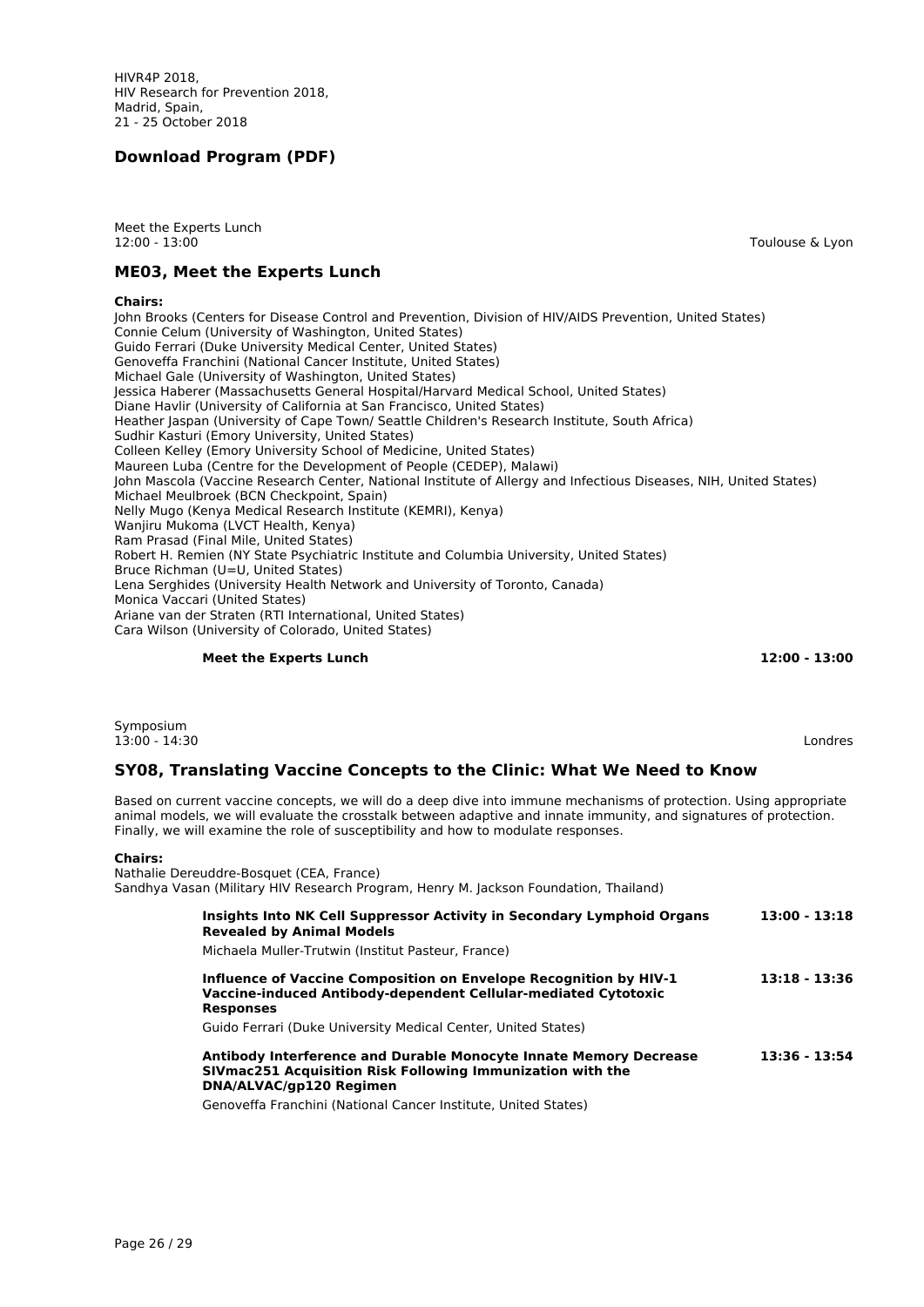|                              | Protective Gene Expression Signature of the RhCMV/SIV Vaccine: Lessons<br>for Human Studies<br>Michael Gale (University of Washington, United States)                                                                                                                                                                                                                                                                                             | 13:54 - 14:12 |
|------------------------------|---------------------------------------------------------------------------------------------------------------------------------------------------------------------------------------------------------------------------------------------------------------------------------------------------------------------------------------------------------------------------------------------------------------------------------------------------|---------------|
|                              | Modulating Durability of HIV-1 Env Specific Humoral Immunity With<br>3M-052, a TLR7/8 Targeted Adjuvant<br>Sudhir Kasturi (Emory University, United States)                                                                                                                                                                                                                                                                                       | 14:12 - 14:30 |
| Symposium<br>$13:00 - 14:30$ |                                                                                                                                                                                                                                                                                                                                                                                                                                                   | Bristol       |
|                              | SY09, Choosing to Use: What People Want from HIV Prevention                                                                                                                                                                                                                                                                                                                                                                                       |               |
|                              | HIV prevention products currently in use were introduced after successful clinical trials for efficacy with little<br>consideration of user preference. Results from completed efficacy trials consistently show evidence of low product<br>use among adolescent and young women. This session will explore strategies for adherence support, risk perception,<br>social marketing and end-user engagement strategies during product development. |               |

#### **Chairs:**

Sinead Delany-Moretlwe (University of the Witwatersrand, South Africa) Andrew Mujugira (Infectious Diseases Institute, Uganda)

| <b>Defining and Supporting Prevention Adherence</b><br>Jessica Haberer (Massachusetts General Hospital/Harvard Medical School, United<br>States) | $13:00 - 13:22$ |
|--------------------------------------------------------------------------------------------------------------------------------------------------|-----------------|
| Risk Perception and End-users' Perspective: Insights From Research of<br><b>MPTs and HIV Prevention Products</b>                                 | $13:22 - 13:44$ |
| Ariane van der Straten (RTI International, United States)                                                                                        |                 |
| <b>Creating Demand for HIV Prevention Products, Programs and Services</b><br>Wanjiru Mukoma (LVCT Health, Kenya)                                 | 13:44 - 14:06   |
| Preference and Habits: How Do Users Decide and How Do We Find Out?<br>Ram Prasad (Final Mile, United States)                                     | 14:06 - 14:28   |

Symposium 13:00 - 14:30 Oxford

## **SY10, Mucosal Environment: Barriers and Facilitators of Transmission**

This session will review how mucosal environments influence the likelihood that HIV transmission occurs following viral exposure. This includes a review of mucosal factors such as microbes and host responses that influence sexual transmission, and immunological mechanisms that dictate the integrity of the mucosal barrier and availability of HIV target cells.

#### **Chairs:**

William Kilembe (Zambia Emory HIV Research Project, Zambia) Lyle McKinnon (University of Manitoba, Canada)

#### **Microbiota and HIV Transmission 13:00 - 13:22**

Heather Jaspan (University of Cape Town/ Seattle Children's Research Institute, South Africa)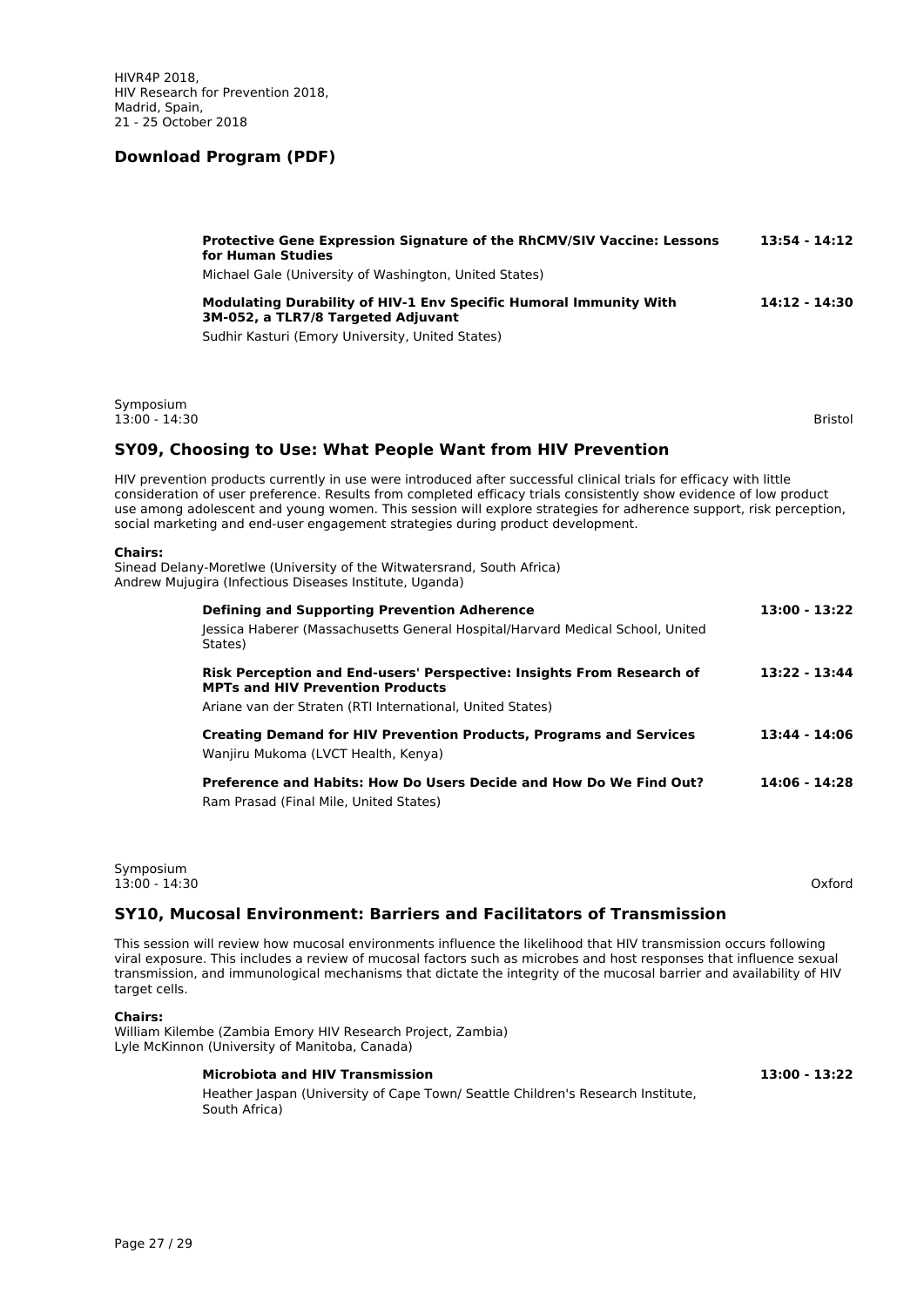| <b>High Prevalence of Bacterial STIs in HIV-positive Persons: Transmission</b><br><b>Implications &amp; Potential Interventions</b>                                 | 13:22 - 13:44 |
|---------------------------------------------------------------------------------------------------------------------------------------------------------------------|---------------|
| Connie Celum (University of Washington, United States)                                                                                                              |               |
| The Rectal Mucosa in At-risk Men who Have Sex With Men: HIV Target<br><b>Cells and the Inflammatory Response to Condomless Receptive Anal</b><br><b>Intercourse</b> | 13:44 - 14:06 |
| Colleen Kelley (Emory University School of Medicine, United States)                                                                                                 |               |
| How Do Different Components of the Mucosal Microenvironment Interact<br>to Influence HIV Susceptibility?                                                            | 14:06 - 14:28 |

Cara Wilson (University of Colorado, United States)

Roundtable<br>13:00 - 14:30

Marsella, Burdeos & Estrasburgo

## **RT02, Getting to U: Undetectable = Untransmittable**

People living with HIV who are durably virally suppressed are not able to transmit sexually. This roundtable will explore the psychological and behavioral components in deciding to start and stay on treatment, evaluate population impact of viral suppression, explore whether U=U holds for breastfeeding, describe what is known about clinical cohorts of persons being treated and their level of viral suppression, and discuss how to get the word out about U=U within communities.

#### **Chairs:**

Judith Auerbach (University of California, San Francisco, United States) Ntando Yola (Desmond Tutu HIV Foundation, South Africa)

| <b>Starting and Staying on ARVs</b><br>Robert H. Remien (NY State Psychiatric Institute and Columbia University, United<br>States)         | 13:00 - 13:10   |
|--------------------------------------------------------------------------------------------------------------------------------------------|-----------------|
| What are the population level studies teaching us about $U=U$ ?<br>Nelly Mugo (Kenya Medical Research Institute (KEMRI), Kenya)            | $13:10 - 13:20$ |
| What Does U=U Mean for Breastfeeding?<br>Lena Serghides (University Health Network and University of Toronto, Canada)                      | 13:20 - 13:30   |
| How Do You Know You're "U"?<br>John Brooks (Centers for Disease Control and Prevention, Division of HIV/AIDS<br>Prevention, United States) | $13:30 - 13:40$ |
| U=U: Unpacking the Message and the Movement<br>Bruce Richman (U=U, United States)                                                          | 13:40 - 13:50   |
| <b>Panel Discussion</b>                                                                                                                    | 13:50 - 14:30   |